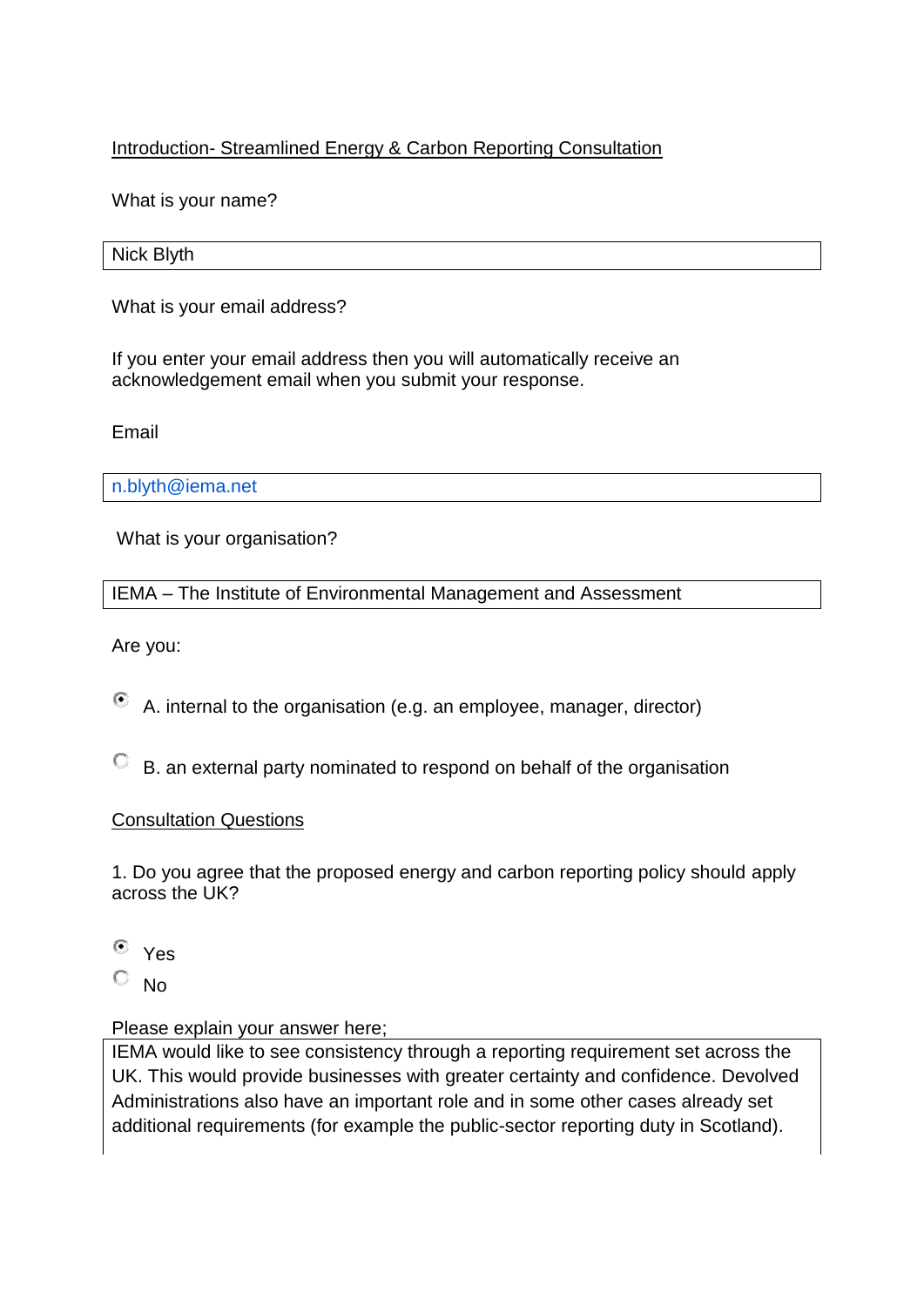In the future Devolved Administrations may wish to consider enhancements to a basic SECR reporting framework such as guidance on specific considerations<sup>1</sup>. This should not conflict with UK approach or guidance. Consistency and complementarity will be essential.

Providing UK wide consistency in minimum approach would be beneficial to businesses, setting a 'level playing field' for all qualifying companies across the UK.

2. Do you have any comments on the analysis set out in the Impact Assessment (which will be published shortly)?

# YES

1

If yes, please comment here, explaining your answer:

In our response to the 2015 HMT/DECC consultation, IEMA commented that "any reformed policy landscape should seek to achieve equivalent or higher carbon reductions than those projected for the existing schemes and policies". There was concern that a 'lighter touch' simplified policy landscape could be less effective on its environmental outcomes. We proposed that the Government's review should, as a central objective, seek to increase overall carbon reduction impact (beyond the combined levels projected for existing policies) and that proposed replacement policies should (together) be transparently impact assessed against this principle. The IA appears to address this by using the continuation of the CRC as a counterfactual and this is welcomed.

As mentioned, the IA states in its headline summaries that the counterfactual is prebudget 2016. This would mean that the baseline for every quantified table in the Impact assessment is against CRC continuing with full scheme and allowance price (which at £16 Tonne is a very significant price signal to over 4,000 organisations). On this basis there is some confusion concerning how the proposed options can 'out-perform' the counterfactual. Professionals working within the current CRC regulation have calculated that after the scheme's closure the loss of the allowance price will significantly reduce their internal business case for electricity efficiency measures and will also reduce the financial case for gas efficiency measures. The tables do not generally label (clearly show) this comparison and it is hard to gauge whether this reduced-price signal for the option 2 (threshold population) is always fully considered.

It is positively noted that the IA considers CRC legacy savings which continue to occur after the scheme ends in 2019. There is less certainty however around the basis for assessing energy savings potential within the 4,000 organisations in option 2. Professionals have observed that because this group have already experienced CRC regulation, they will have secured many easy wins in energy efficiency (so

*<sup>1</sup>An existing example in project level GHG accounting is the 2008 Scottish Government guidance concerning windfarms on peat lands - <http://www.gov.scot/Publications/2008/06/25114657/15>*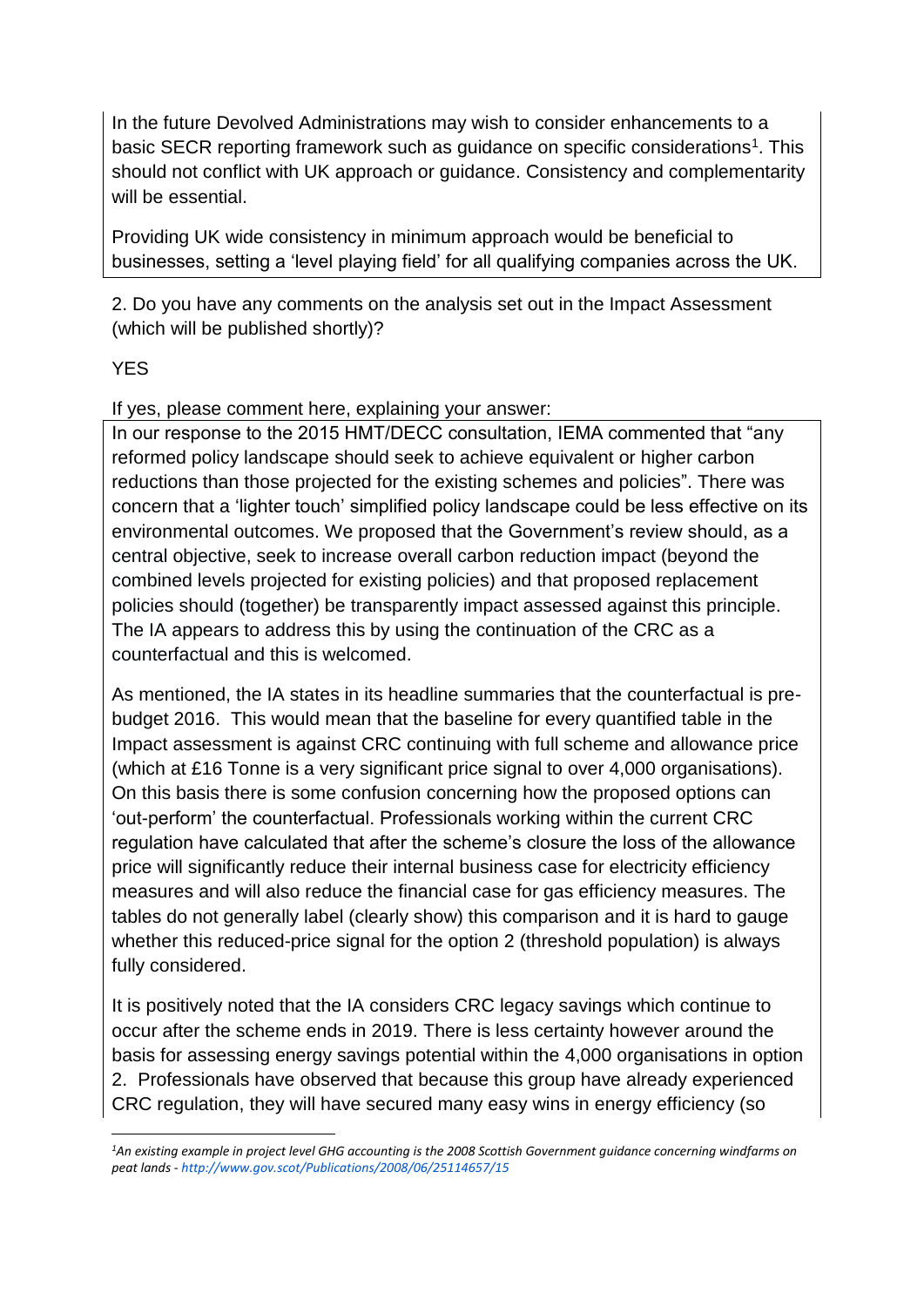called low hanging fruit energy efficiency savings). This is well evidenced through professional experience of the effective (rules heavy) CRC scheme and is further supported by independent review of the CRC which has identified its policy success<sup>2</sup>. Professionals have questioned if this 'pre-achieved' energy saving within the 4,000 (option 2) organisations may not be sufficiently addressed within the Impact Assessment's future projections. Many have suggested that options 3 and 4 will offer the largest (relative) potential for efficiency gains because they have not yet had any policy driver other than the very recent ESOS requirement. It is not fully clear if these considerations have been factored against the two populations in question.

A further point questioned is the calculation around positive impact from the CCL rate changes. Many have suggested that the CCL price signal (diluted across a large group) will have very low visibility in contrast to former CRC allowance price on a targeted population. It is noted that the calculations around CCL delivering energy and financial savings are pivotal to the assessed overall net benefit within the IA.

On separate matters, it is stated within the consultation paper paragraph 3.12. that enforcement of SECR in relation to compliance with statutory reporting requirements would sit within the wider remit of the Financial Reporting Council. However, the Impact Assessment appears to counter this, stating in paragraph 97: "Monitoring of non-financial reporting is undertaken by the Financial Reporting Council, and looks for false/reckless disclosures but does not check non-financial content. It is not proposed that additional monitoring or enforcement activities are added to this regime". Following the recommendations of the Financial Stability Board's industryled Taskforce on Climate-related Financial Disclosure (TCFD), climate related financial disclosures should in future increasingly fall under the remit of the Financial Reporting Council (FRC) and crucially, this should be underpinned with more effective and robust enforcement.

In terms of further evidence on the value of reporting

1) IEMA has provided earlier evidence on the costs and benefits of reporting, for example within our 2015 consultation response to HMT<sup>3</sup> and

2) IEMA has included more recent survey response data from professionals in question 10 below (regarding the financial pay-back period following introduction of reporting requirements)

We would welcome any additional evidence on costs and benefits to support a final assessment of impacts. Please contact us at reporting@beis.gov.uk if you would like

*<sup>2</sup> June 2015 - Review / evaluation of the CRC Energy Efficiency Scheme - undertaken for DECC by CAG* 

*[https://www.gov.uk/government/uploads/system/uploads/attachment\\_data/file/445719/CRC\\_evaluation\\_synthesis\\_report\\_FINAL\\_15070](https://www.gov.uk/government/uploads/system/uploads/attachment_data/file/445719/CRC_evaluation_synthesis_report_FINAL_150709.pdf) [9.pdf](https://www.gov.uk/government/uploads/system/uploads/attachment_data/file/445719/CRC_evaluation_synthesis_report_FINAL_150709.pdf)*

*<sup>3</sup> IEMA response to HMT DECC consultation – 2015 -*

*[https://www.iema.net/assets/templates/documents/iema\\_consultation\\_response\\_reforming\\_the\\_energy\\_tax\\_landscape1](https://www.iema.net/assets/templates/documents/iema_consultation_response_reforming_the_energy_tax_landscape1_vs_2.pdf) [\\_vs\\_2.pdf](https://www.iema.net/assets/templates/documents/iema_consultation_response_reforming_the_energy_tax_landscape1_vs_2.pdf)*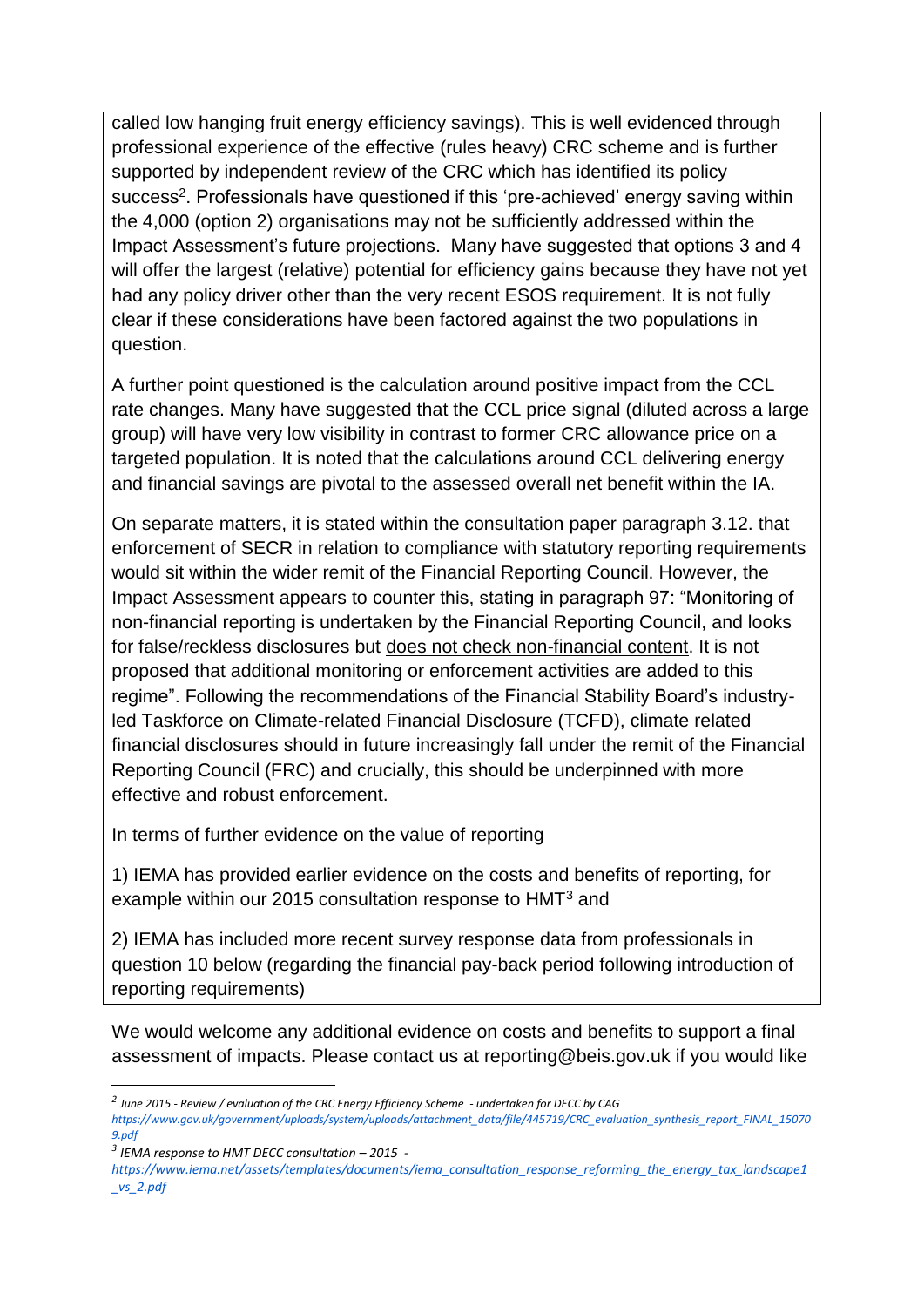to discuss our assumptions or provide us with additional sources of evidence, or if you would be interested in attending any analytical workshops we may hold.

3. Do you agree that reporting should be done through annual reports?

Yes

 $\overline{\circ}$  No

1

Please explain your answer here:

IEMA is supportive of a transparent disclosure approach within mainstream annual reports. We see this as a supportive policy driver that places an obligation on organisations to understand (and in turn manage) their energy consumption and carbon (GHG) emissions. We have outlined this within our 2014 Climate Change and Energy Position Statement<sup>4</sup> as well as in earlier work and consultation responses to Defra, DECC and to HMT<sup>5</sup>.

In addition to mandatory GHG reporting within Directors' Reports, wider environmental information should already be disclosed when material to an organisation. Existing rules through the Companies Act 2006 (Strategic Report and Directors' Report) Regulations 2013, require companies to disclose information about appropriate environmental matters within the Strategic Report. The purpose is to inform members of the company and help them assess how the directors have performed their duty under section 172, to promote the success of the company. According to the Act, an applicable company's Strategic Report must already include a non-financial information statement containing information, to the extent necessary for an understanding of the company's development, performance and position and the impact of its activity. The Financial Stability Board's Task Force on Climate Related Financial Disclosures<sup>6</sup> has further recommended that climate-related financial disclosure be integrated within mainstream reports.

Business will benefit from simplification and clarification in this area, ensuring information disclosed in mainstream reports includes forward-looking disclosures (e.g. about risks, dependencies and corporate targets) as well as important performance data on energy and GHG emissions.

IEMA has worked extensively with carbon and energy professionals to build evidence and understanding of the effectiveness of climate related reporting<sup>7</sup>. We

*[https://www.gov.uk/government/uploads/system/uploads/attachment\\_data/file/69262/pb13449-corporate-reporting-](https://www.gov.uk/government/uploads/system/uploads/attachment_data/file/69262/pb13449-corporate-reporting-101130.pdf)[101130.pdf](https://www.gov.uk/government/uploads/system/uploads/attachment_data/file/69262/pb13449-corporate-reporting-101130.pdf) and Defra - Final Regulatory Impact Assessment – Mandatory GHG Reporting-*

*<sup>4</sup> IEMA Climate Change and Energy Position Statement – 2014 -*

*[https://www.iema.net/assets/templates/documents/position\\_statement\\_climate\\_change\\_and\\_energy\\_v4.pdf](https://www.iema.net/assets/templates/documents/position_statement_climate_change_and_energy_v4.pdf) 5 IEMA response to HMT DECC consultation – 2015 -*

*[https://www.iema.net/assets/templates/documents/iema\\_consultation\\_response\\_reforming\\_the\\_energy\\_tax\\_landscape1](https://www.iema.net/assets/templates/documents/iema_consultation_response_reforming_the_energy_tax_landscape1_vs_2.pdf) [\\_vs\\_2.pdf](https://www.iema.net/assets/templates/documents/iema_consultation_response_reforming_the_energy_tax_landscape1_vs_2.pdf)*

*<sup>6</sup> TCFD – Task Force on Climate Related Financial Disclosures - [https://www.fsb-tcfd.org/publications/final](https://www.fsb-tcfd.org/publications/final-recommendations-report/)[recommendations-report/](https://www.fsb-tcfd.org/publications/final-recommendations-report/)*

*<sup>7</sup> 2010 Defra Report to Parliament outlining evidence on the role and value of GHG reporting –*

*[https://www.gov.uk/government/uploads/system/uploads/attachment\\_data/file/82354/20120620-ghg-consult-final-ia.pdf](https://www.gov.uk/government/uploads/system/uploads/attachment_data/file/82354/20120620-ghg-consult-final-ia.pdf)*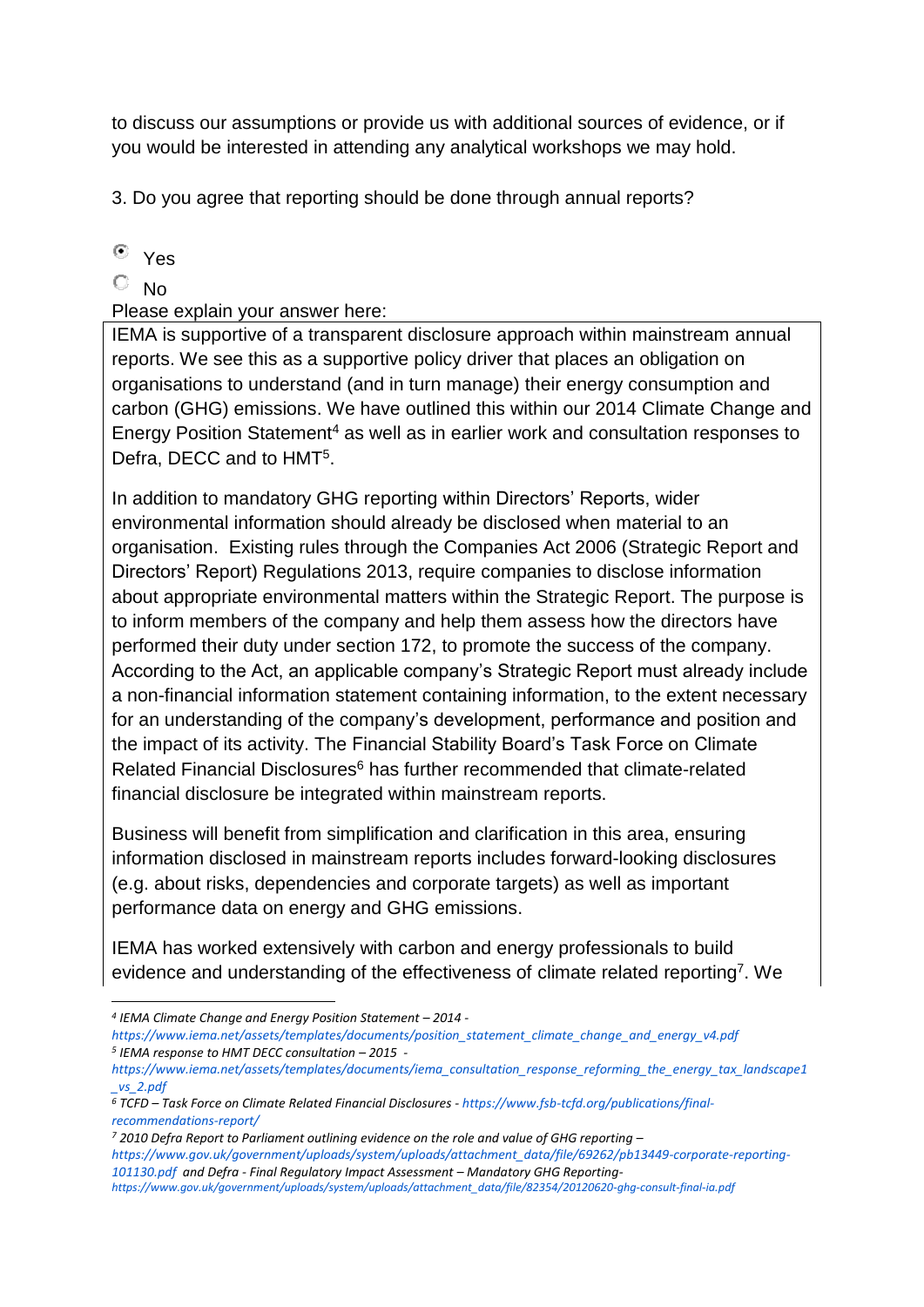believe it is essential that public reporting for energy and GHG emissions is mandated and is mainstreamed within company reports to provide visibility.

If yes, would either of the following, forming part of companies' annual reports, be better suited?

- a) Directors' reports, or
- C b) Strategic reports, or
- $\mathbb{C}$  c) a new, bespoke report

Please explain your answer, note any issues you see with using these reports, and provide any comments on how proposals might best fit within annual reports regime: It would make sense to incorporate energy and carbon (GHG) reporting into the Directors' report, complementing the Companies Act 2006 Mandatory GHG Reporting regulations for quoted companies. This is likely to be the simplest development, offering consistency and evolution in approach. Longer term, we do not have a fixed view on where data should be disclosed, as long as it continues to be visible and mainstreamed. Currently the Directors' report feels like the most appropriate reporting option and (as with financial performance data) will allow for a complimentary read across to the strategic reports, where wider environmental disclosures are likely to increasingly feature (building upon recommendations from TCFD). To increase corporate transparency and better allocation of capital, GHG data should increasingly be complemented by forward-looking information in strategic reports, explaining how a business will effectively adapt its strategy and business model to be part of the transition to a low-carbon and resilient economy.

It is worth noting that within Directors' Reports, quoted companies already disclose all scope 1 and 2 emissions (not just electricity and gas as proposed in this BEIS consultation) and for all international emissions. These companies have established extensive internal systems, so it will be important that the new requirement allows them to carry on reporting with minimal change.

In addition, Directors' reports go through a legal audit and assurance process to ensure that financial data is accurate. Given the reputational implications of any nonfinancial data being incorrect in these publicly available reports, it is likely that large companies will want some level of external audit / assurance on disclosed energy and GHG data. In this context, disclosure within the Directors' report may also simplify and remove an enforcement burden on government for data completeness checks (e.g. in contrast to the external audit requirement of the existing CRC).

4. Do you agree that from 2019 energy and carbon reporting to Companies House should be electronic?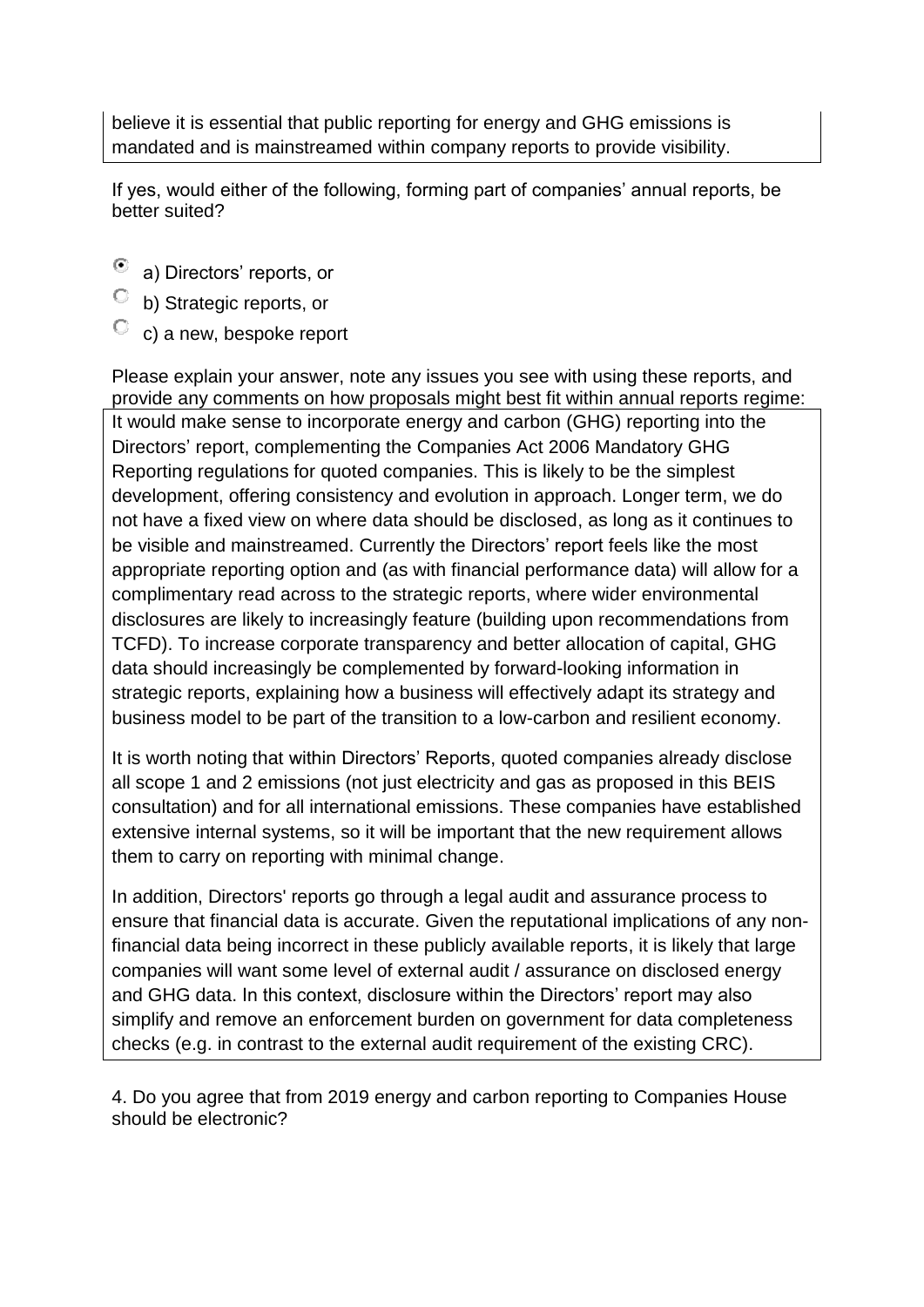If yes, please specify any digital formats such as XBRL / iXBRL that may be suited to this purpose, and any opportunities and challenges these may present:

Digital reporting should be investigated as an innovation more widely (not just limited to energy and GHGs).

Implementing a requirement for digital reporting for climate change-related information alone would separate environmental information from financial information, which would be against the interests of anyone seeking to understand the overall performance of a company. We would not support this.

However, we support proposals that BEIS and Companies House work with the FRC to explore electronic reporting across all types of corporate disclosures. Such reporting measures are currently being considered in the European Union, as outlined in the Transparency Directive (European Single Electronic Format) and are already in place in the United States, Australia and many other major economies.

Potentially an option for digital reporting could be developed and offered to businesses and with the expectation that this will become the norm after an agreed date (but only if the energy and GHG data is still reported with financial and other mainstream information). A central objective could be to seek a body of data which is accurate, credible and accessible.

5. Do you agree that the government should seek to establish a mechanism for collating published energy and carbon data for example via a central published report or tool?

Yes

No

Please explain your answer:

This response is a guarded yes with caveats outlined below.

Following our final consultation webinar we posed the following statement to over 200 professionals. The position in this statement was agreed by 93% with only 3% disagreeing. -- *The consultation asks if you agree that the Government should seek to establish a mechanism for collating published energy and carbon data, for example via a central published report or tool. IEMA members have provided mixed responses. Many support the concept; however, there are concerns that this could add some unnecessary administrative burden, and that comparability of data will not be straightforward. The proposal could provide some valuable visibility and transparency, as long as the system is simple for businesses and includes clear guidance on data limitations. With these caveats, IEMA supports further investigation of the proposal by BEIS.* 

Collating data can help to increase visibility and stakeholder interest, which (in turn) could be valuable in maximising the environmental and business benefits associated with mandatory reporting. However, trying to compare GHG or energy data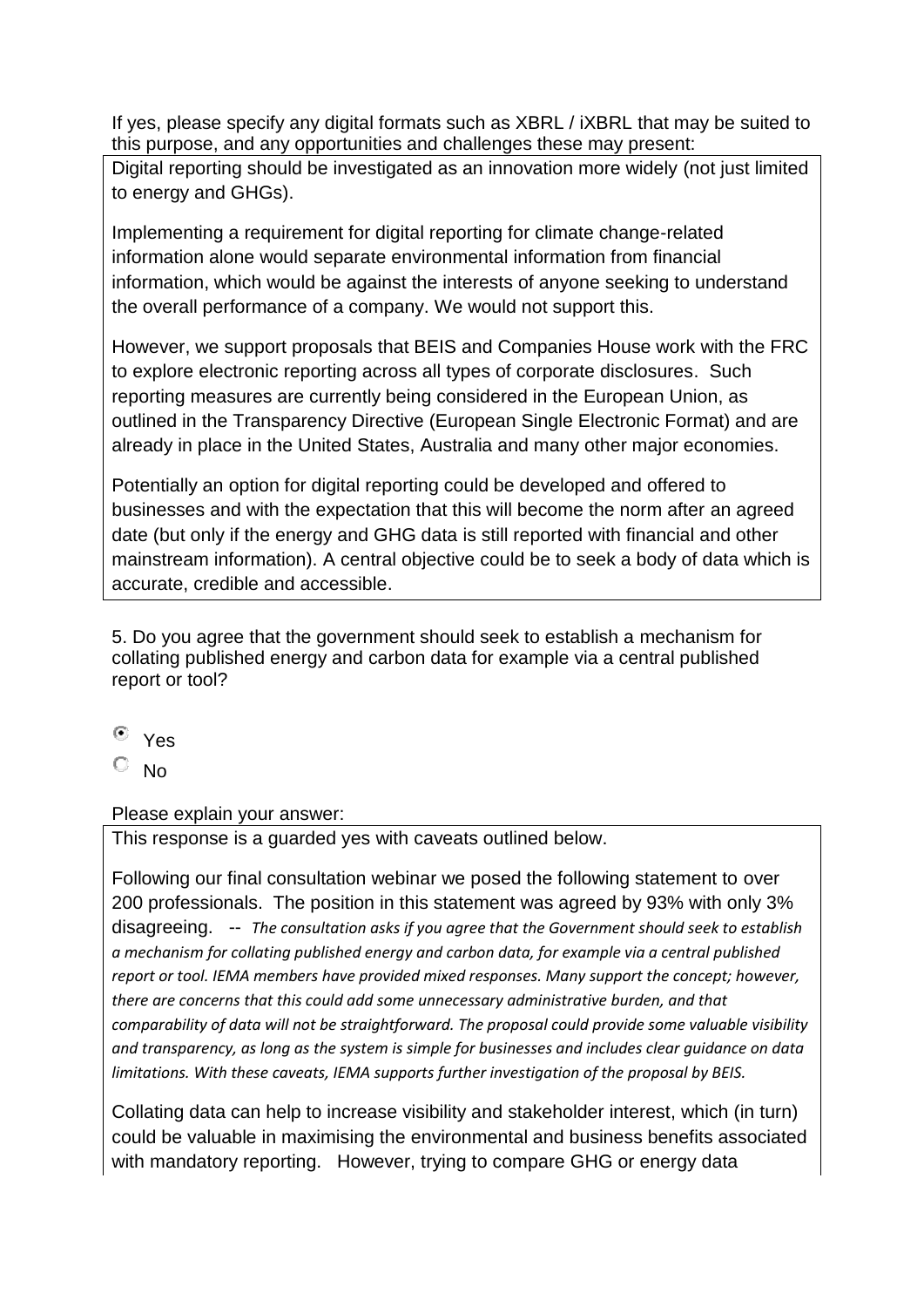between businesses in any one year is not straightforward. For example, they may use different approaches to collating and accounting for GHGs and energy data (such as either a financial control or operational control approach). Making a meaningful annual comparison between businesses will be challenging, unless supported by either strict scheme rules (which is not seen as likely at this time) or sector approaches with the development of relevant metrics.

Arguably of more value is the visibility and comparison for the business to profile its own environmental, efficiency and productivity improvement performance over time (reflected in annually reported GHG and energy use). On the reasonable assumption that most businesses do seek to develop and maintain an internal consistent approach, measured improvement over time could be usefully collated and made available for analysis by Government and other stakeholders. Improvement over a reasonable period rather than every year may offer a better basis for useful comparison.

IEMA believes that an approach should be investigated, but only implemented if there is confidence in the system that is scoped. Such an approach could potentially harmonise with a phasing in of mandatory electronic reporting of both environmental and financial company data. If a central mechanism is to be scoped, then early dialogue with CDP and organisations like IEMA would be valuable.

6. Do you think that the policy should apply to:

⊙ A) all 'large' companies based on employee numbers and financial tests;

B) companies who meet the 6GWh ex-CRC annual electricity use threshold described; or

 $\degree$  C) another threshold?

Please explain your answer. Please state if you have any views on whether reporting should be required to operate at the group or individual company level: IEMA believes the policy should apply to all large companies. We consulted widely with leading professionals to road-test this position holding four workshops (with 70 attendees) and culminating with a webinar (205 participants).

In the webinar we ran 'in-session' polls on related questions. The 'market failure' referenced in the consultation document and Impact Assessment, is recognized in practice by experienced professionals. There was agreement that companies will continue to ignore opportunities to save energy if there are no external policy drivers (70% agreed). There was also strong support for expanding and widening reporting coverage as the focus of policy simplification (if forced to choose - 75% believed it would be better to increase number of companies reporting rather than to extend the scope of disclosure for current reporters). To resolve this information gap, there is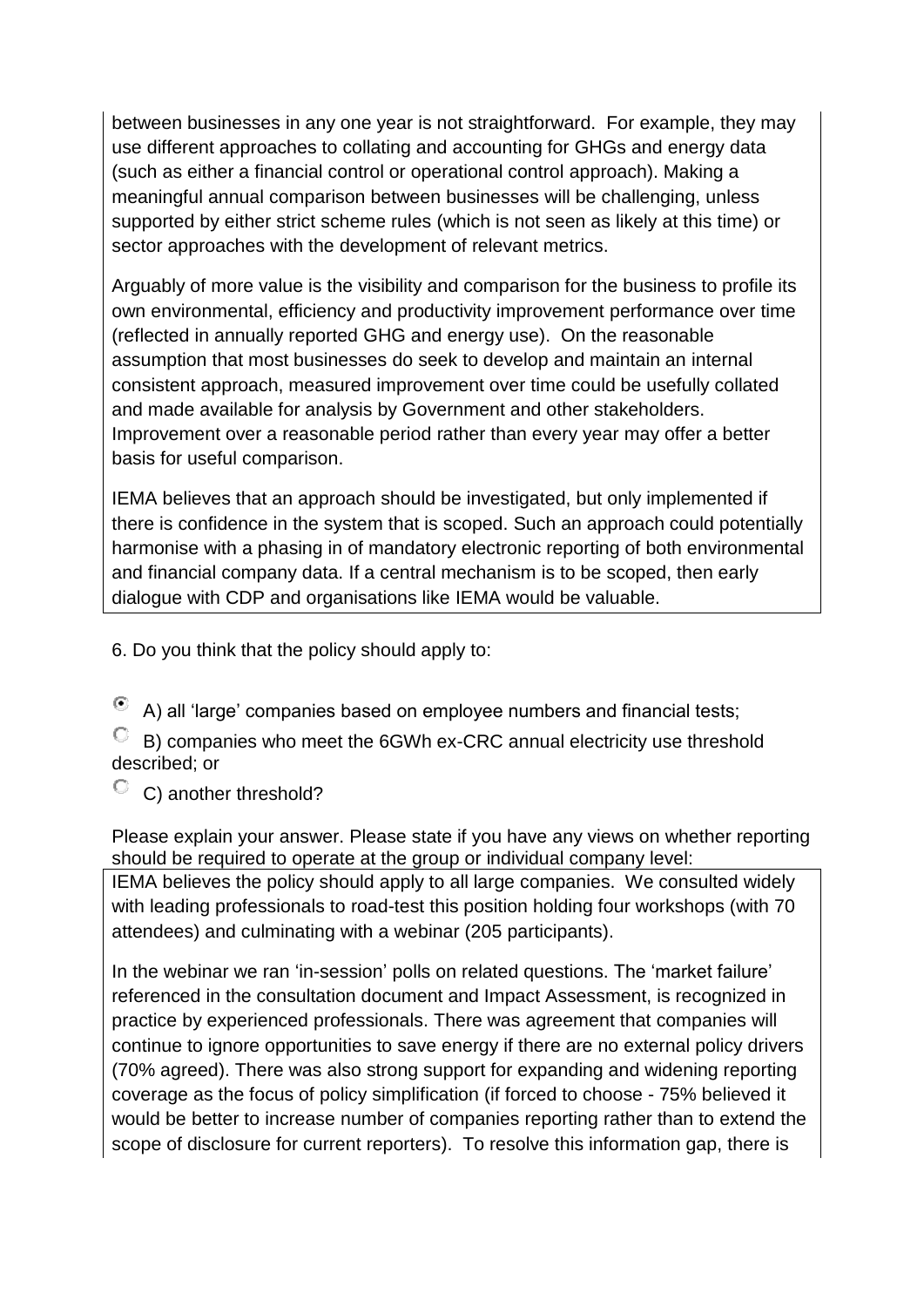now wide support for a simple level of reporting by all large businesses (evidenced in two separate graphs below);

#### 3. Do you agree with this proposal?

The BEIS consultation includes a proposal that Reporting remains mandatory for all UK quoted companies, and will also become mandatory for either a) all 'large' UK companies (around 9,100), b) UK companies who use more than 6GWh of qualifying electricity in a year (around 4000 organisations) or c) UK companies who use a different use threshold. IEMA plans to support option A (all large UK companies) to achieve the widest uptake of the policy and its associated benefits. 1009  $\mathbf{u}$ **Lin A.RM** y. **don't know** Percent 93.4% Yes 3.3% No Ido 3.3% 61 M

MEMBER QUOTE FROM SURVEY - *"I was previously employed by a quoted company as the Sustainability Manager. The MGHG Reporting Regulations were critical to driving the company's commitment to sustainability. This one piece of legislation was the key factor that focused the Board's attention on Sustainability and that in turn evolved into a wider sustainability strategy to improve performance"*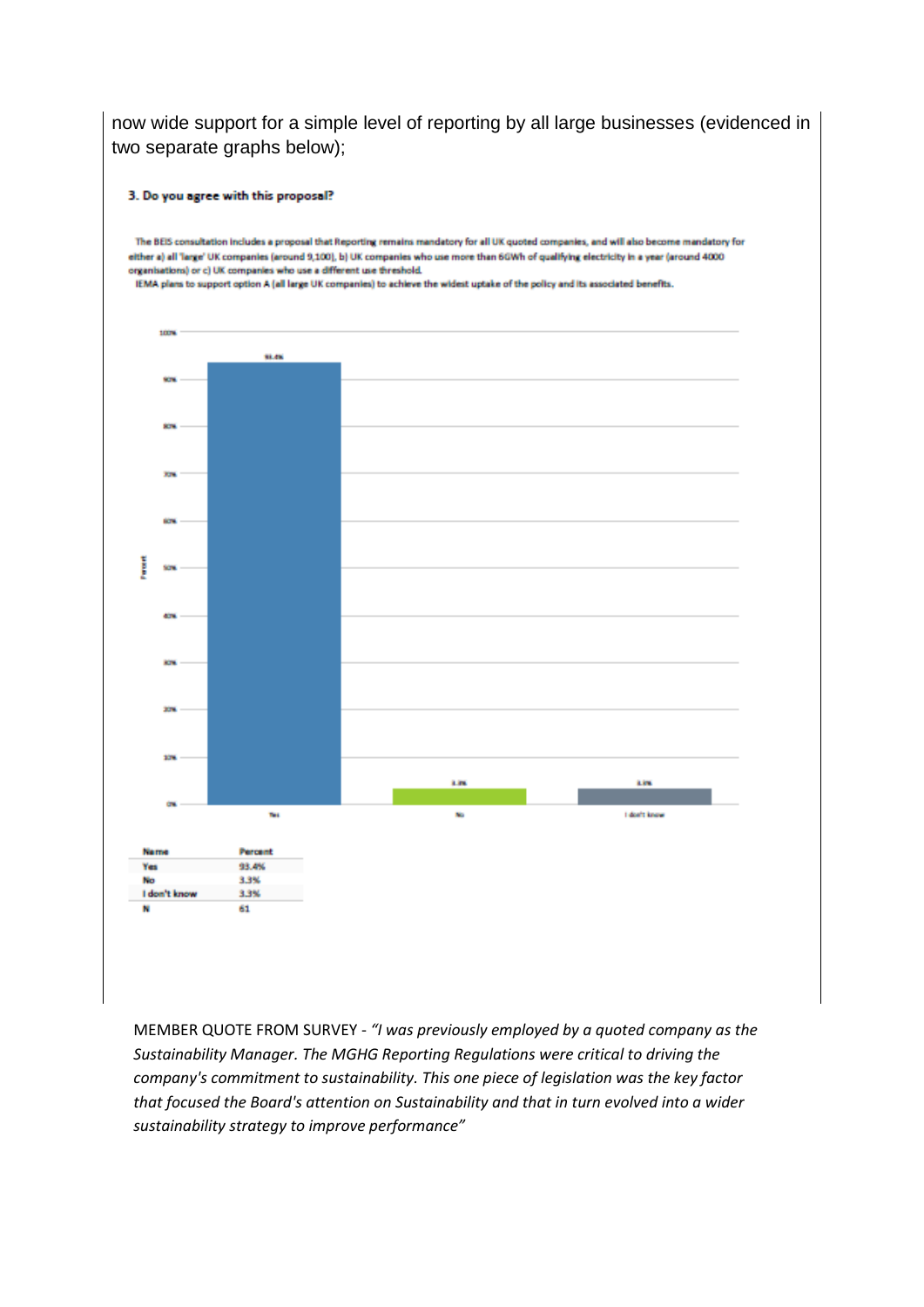

The internal energy management decision-making dynamic (and sometimes its absence) is understood to be challenging. Exemplified in the above graphic, professionals have strongly indicated that a mix of policy drivers can work synergistically, to elevate the profile of energy and GHG emissions. The primary view from these professionals is to support combined supportive policy drivers (e.g. fiscal incentives alongside reporting drivers). There is for example concern that the fiscal driver now spread across a very large CCL population will be diluted (far less visible in business cases).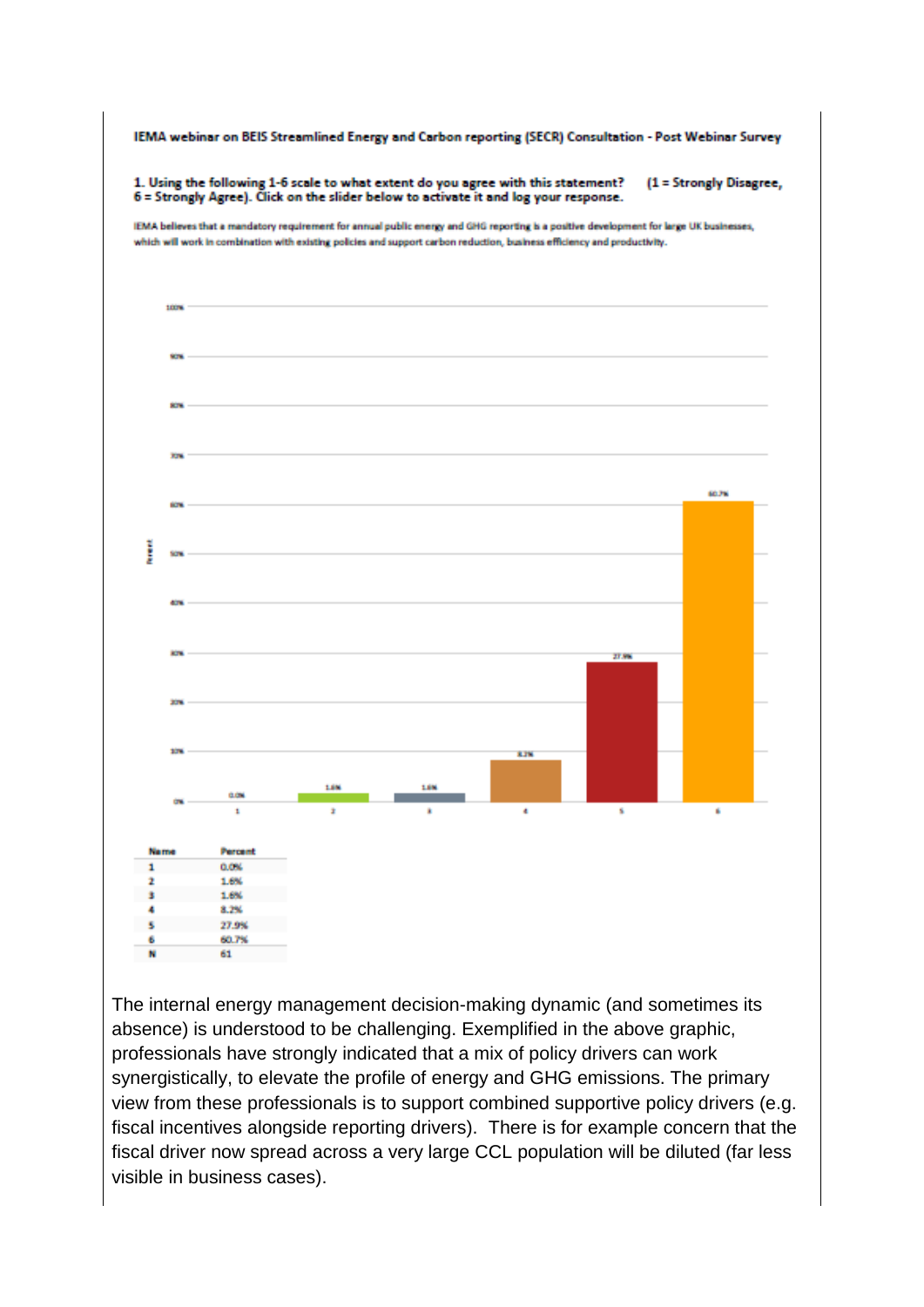Specifically, in the context of this consultation question, there is a strong profession based support for extending a simplified reporting requirement to all large businesses. This will help address the market failure / decision making failure for a large cohort of businesses and not just for environmental reasons i.e. will also support their efficiency and productivity. The extension to all large businesses is proportionate, especially if the requirement is kept simple in scope (e.g. in line with ESOS which is an existing requirement on this group of businesses).

A further reason for extending into this group is that the numerically smaller group (threshold option B) have all been exposed to CRC regulation in recent years and therefore will have secured some of the larger / easier early wins in energy efficiency (so called low hanging fruit energy savings). This is well evidenced through professional experience of this very formal and regulated scheme and supported by independent review of the CRC which has evidenced its policy success<sup>8</sup>. Professionals have suggested that this 'pre-achieved' energy saving within option B may not be sufficiently addressed within the Impact Assessment assumptions.

There is a wide belief amongst professionals that option A is where the largest (relative) gains can be achieved, with some going further and suggesting there is no reason why SMEs are should not also be included (on basis that their smaller scale / reduced complexity makes the reporting burden minimal). IEMA is not proposing this (SME) extension and we feel that voluntary approach, guidance, incentives, sector agreements and procurement requirements can all offer good potential to support progress within SMEs. IEMA strongly advocates option A (all large companies) as the audience for a simplified energy and carbon reporting requirement.

### **Companies Act Definition**

The definition of 'large' companies could be the same as it is for accounting purposes **under the Companies Act 2006** where two or more of the following criteria apply to a company within a financial year:

- More than 250 employees
- Annual turnover greater than £36m
- Annual balance sheet total greater than £18m

These thresholds are set out in sections 465 and 466 of the Companies Act 2006 and are updated from time to time. If the Government were to take this option, it would propose to keep pace with any such updates. At group level the financial thresholds are on an aggregate basis.

### **ESOS Definition**

<sup>&</sup>lt;sup>8</sup> June 2015 - Review / evaluation of the CRC Energy Efficiency Scheme - undertaken for DECC by CAG [https://www.gov.uk/government/uploads/system/uploads/attachment\\_data/file/445719/CRC\\_evaluation\\_synthesis\\_report\\_FINAL\\_1507](https://www.gov.uk/government/uploads/system/uploads/attachment_data/file/445719/CRC_evaluation_synthesis_report_FINAL_150709.pdf) [09.pdf](https://www.gov.uk/government/uploads/system/uploads/attachment_data/file/445719/CRC_evaluation_synthesis_report_FINAL_150709.pdf)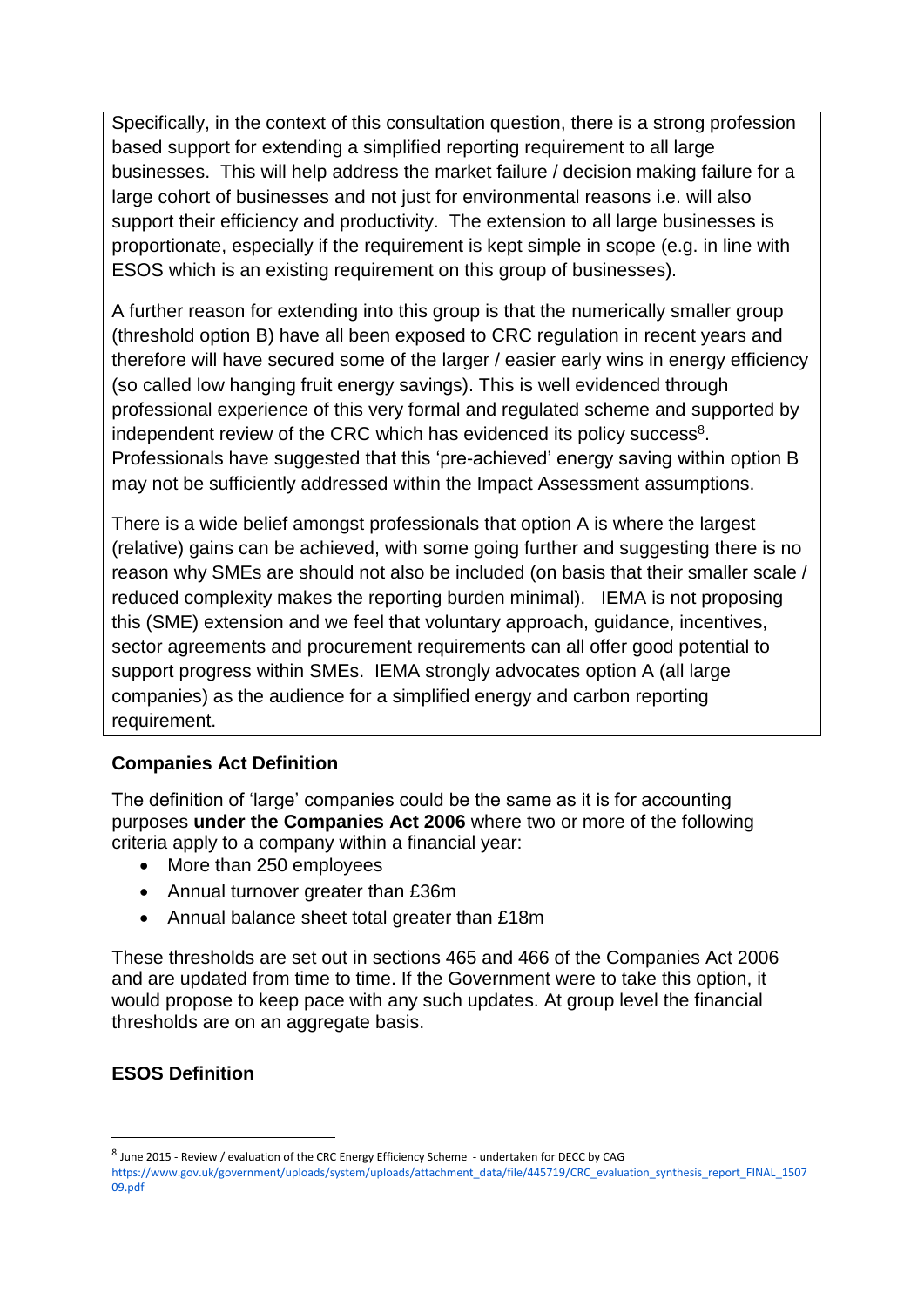Alternatively, the definition of 'large' companies could **be the same as it is in ESOS (which is derived from the requirements of Article 8 of the Energy Efficiency Directive).** This definition uses different thresholds for 'large', and a different approach to corporate groups, and smoothing provisions\*, than is provided for in the Companies Act. Those in the scope of ESOS are called 'Relevant undertakings' and include the following companies which we would consider 'large' for the purposes of our reporting framework:

- 1. companies which employ an average of 250 or more people in a certain 12 month period, or an annual turnover in excess of €50m and an annual balance sheet total in excess of €43m, and
- 2. where undertakings do not satisfy the specified employee or financial thresholds, but are either the UK parent of a 'large' undertaking, or a UK subsidiary of a 'large' UK undertaking, or a UK subsidiary of a parent who has a 'large' subsidiary.

\*See section 1.6, p.13 of the ESOS compliance guidance.

[https://www.gov.uk/government/uploads/system/uploads/attachment\\_data/file/466515/LIT\\_10094.pdf](https://www.gov.uk/government/uploads/system/uploads/attachment_data/file/466515/LIT_10094.pdf)

7. If you prefer Population Approach A (all 'large' companies) which of the proposed company size definitions seems the most appropriate to you:

- Companies Act 2006, or
- ESOS, or
- О. any others?

8. If you prefer Population Approach C, which energy use threshold is most appropriate?

Please explain your answer, and state who you think should be required to report, describing any other energy threshold(s) you may favour (with options including but not limited to 6GWh per year across all energy products, and 500MWh per year for each of electricity, gas, and transport).

9. Should reporting requirements within the Companies Act regime also apply to Limited Liability Partnerships (LLPs)?

Yes

 $\overline{\mathbb{C}}$  No.

Please explain your answer:

On balance we do not see any major reason for LLPs to be excluded. There may be some scale concerns and in this regard, some have suggested that BEIS consider an equivalent threshold criteria for LLPs.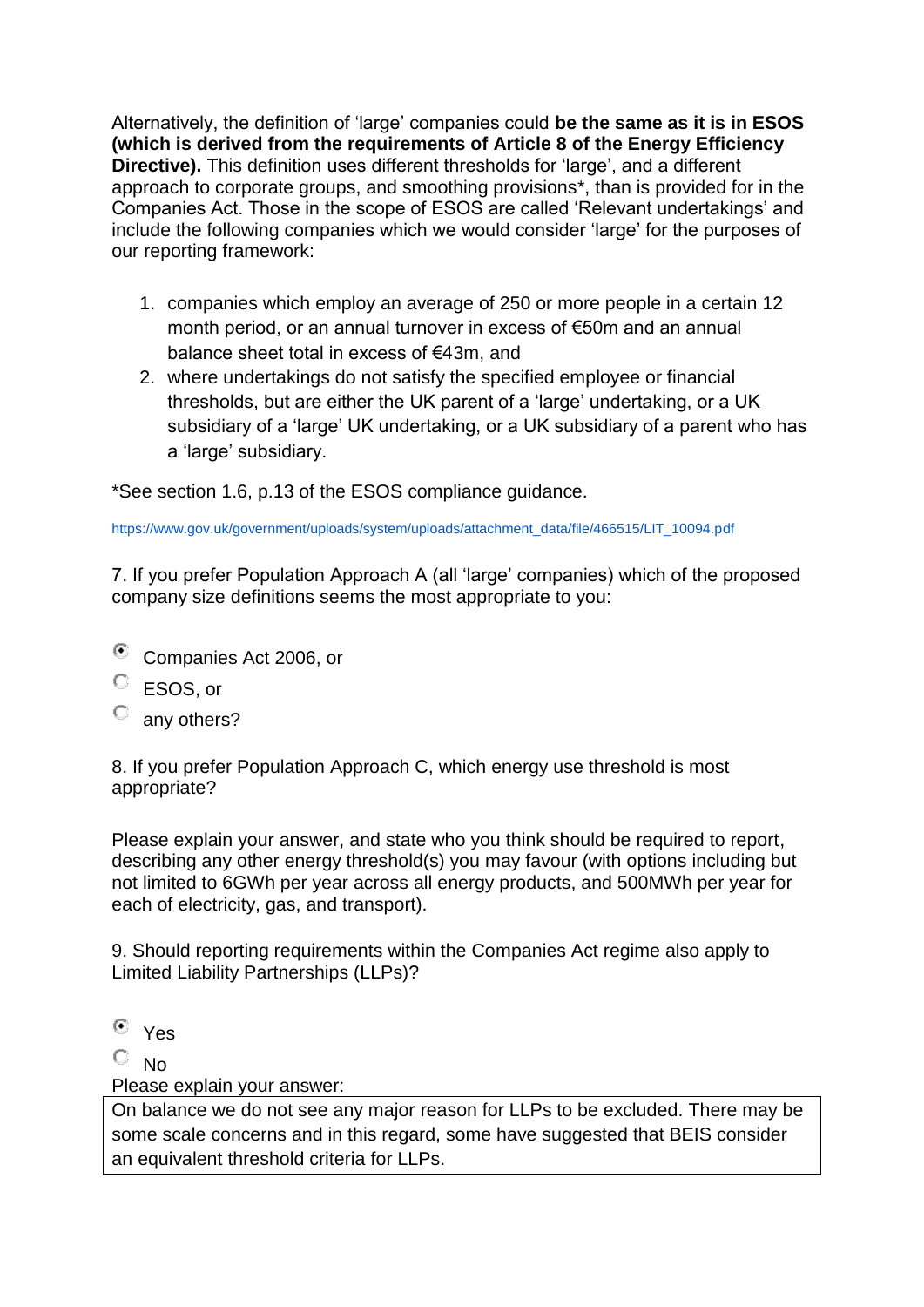10. Please state where you agree that UK quoted companies should continue, or start to report, on one or more of the following:

- $\overline{\blacktriangledown}$ global Scope 1 and 2 GHG emissions
- $\overline{\blacktriangledown}$ an intensity metric
- ⊽ start to report on global total energy use

Please also provide any views and evidence on the effectiveness of the current mandatory GHG reporting regime in improving corporate transparency, reducing energy use, and reducing emissions, here:

Within our IEMA webinar we tested the following response on quoted companies and their reporting. 4. Do you agree with this proposed response? IEMA supports the proposal for UK quoted companies to begin reporting on global total energy use. Quoted companies are already required to report on global scope 1 and 2 GHG emissions along with an intensity metric. Adding total global energy will not add a significant burden on reporting as this information is already collated. **TOON** 24, 9% 35.94 cm. .<br>Tel I don't know Percent 73.8% Yes 4.9% No 1 de 21.9% er k 61  $\mathbf{r}$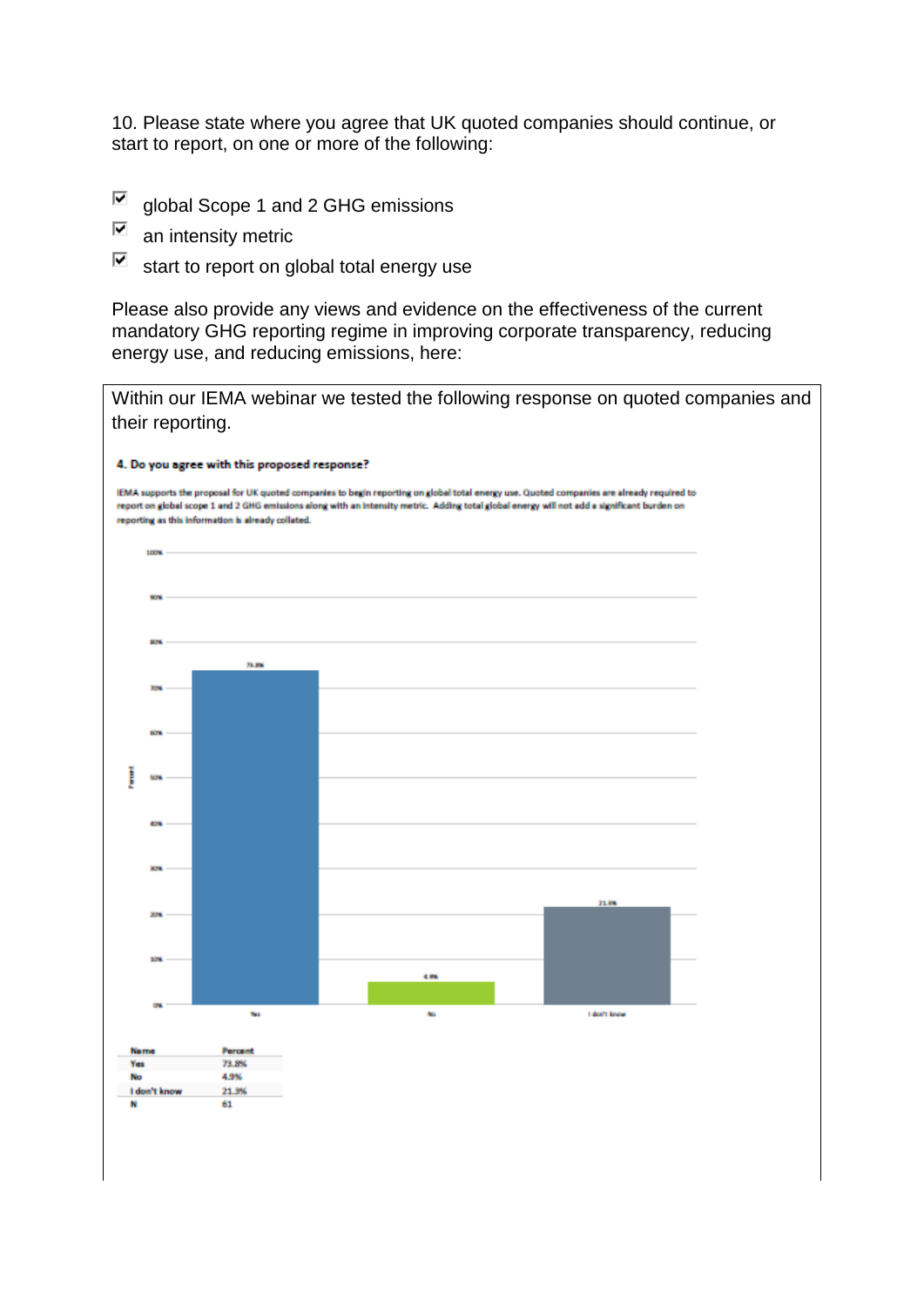We believe that Quoted companies should report on each of the criteria outlined. Doing so ensures that energy and carbon consumption data is presented at board level within organisations and will continue to give the subject prominence to gain financial support when implementing reduction/improvement projects as well as to provide transparency for investors.

In most cases adding total global energy use should not add significant burden on reporting as the information is already collated to calculate global carbon emissions. Some energy intensive companies may have concerns in terms of process or in some cases around commercial confidentiality. If commercial concerns are identified in relation to total energy disclosure, a comply or explain approach may be considered and help. Total energy reporting however should be progressed and included in requirements.

UK companies have consistently shown strong performance on both disclosure and climate action in part due to the strong policy signal sent by the UK government in requiring quoted companies to report global greenhouse gas emissions. However, the UK's guidance to companies on how to report GHG emissions, climate risks and opportunities is now outdated and should be improved. The guidance should continue to address both voluntary and statutory reporting and include reference to wider GHG removals as well as emission reduction<sup>9</sup>

In order to increase corporate transparency and better allocation of capital, greenhouse gas emissions data should be complemented by forward-looking information that explains how a business will effectively adapt its strategy and business model to be part of the transition to a low-carbon economy required within the Paris Agreement. This principle lies at the heart of the TCFD recommendations, and is also used by the government of France in its corporate reporting requirements under Article 173 of the Energy Transition and Green Growth Law. The EU High Level Expert Group on Sustainable Finance has recommended that this approach is incorporated into European disclosure requirements as part of the European Commission's review of the Capital Markets Union.

Through our engagement IEMA also sought views on the pay-back and cost effectiveness of reporting and related internal approaches. The following survey question is indicative that mandatory GHG reporting (along with CRC) has proved effective. The projection is that new reporters should secure similar savings in energy and productivity (financial pay back within 3-5 years) .

*<sup>9</sup> Defra GHG reporting guidance has usefully included reporting formats / annexes with accounting approaches for nature and land based GHG removals (notably incorporating the woodland carbon code) <https://www.forestry.gov.uk/carboncode>*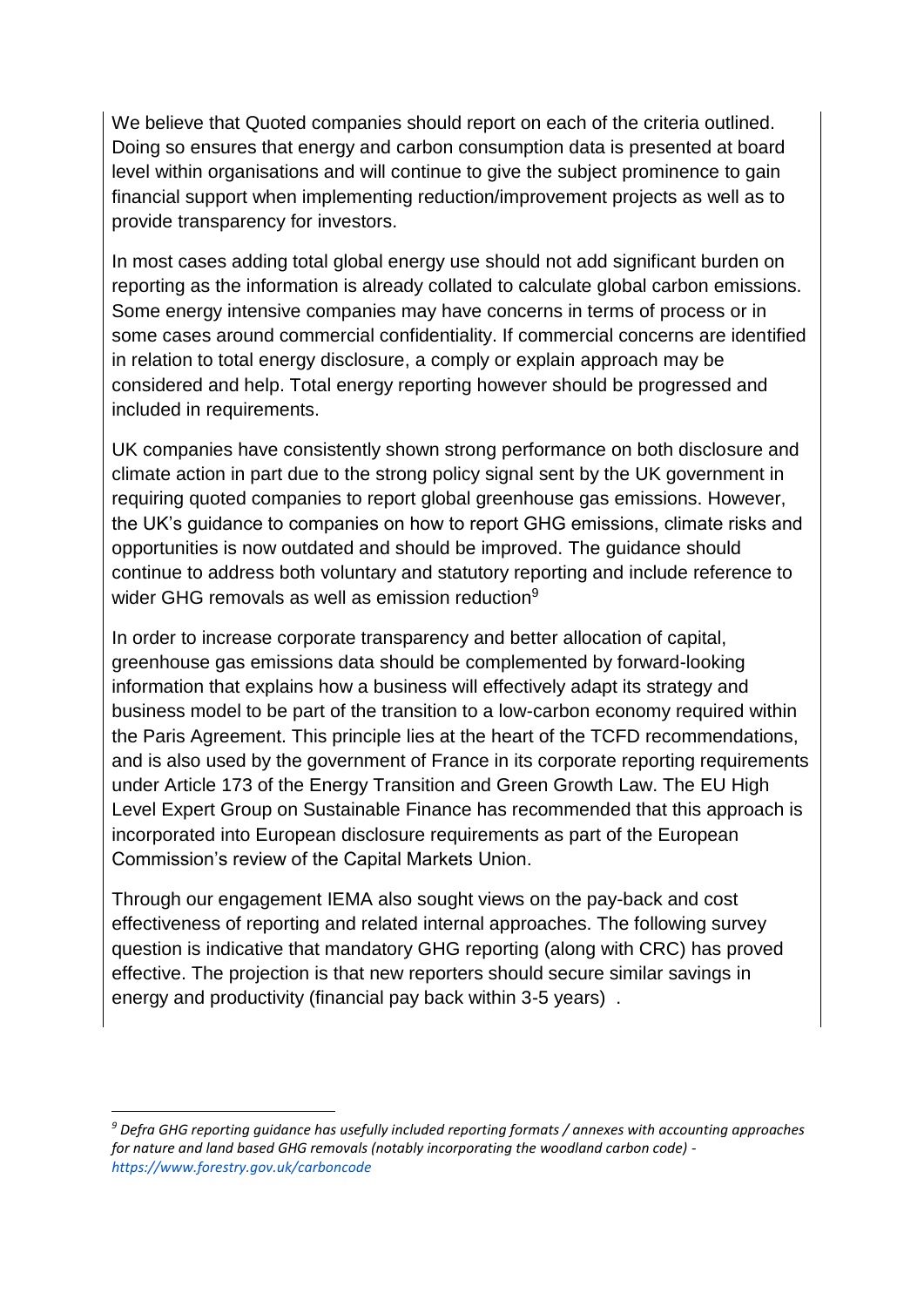

11. Do you agree that UK unquoted companies in scope should report on one or more of the following?

- $\overline{\phantom{a}}$  a) total UK energy use
- $\overline{\blacktriangledown}$ b) Scope 1 and 2 GHG emissions associated with UK use
- ⊽ c) an intensity metric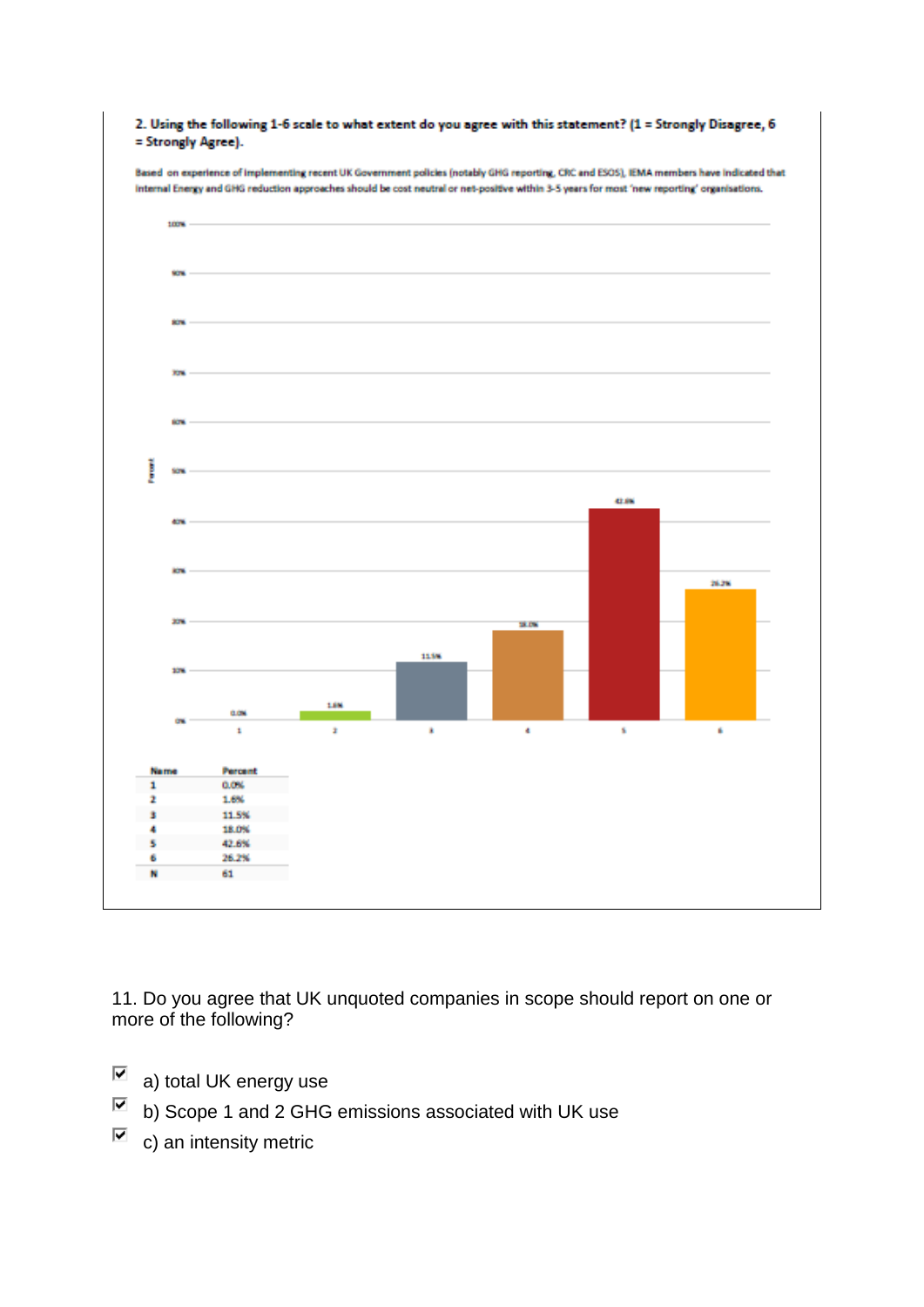Please explain your answer:

IEMA agrees that UK unquoted companies should also report on all 3 proposals. All are relatively straightforward to report against in terms of a simplified regime. All 3 also complement and fall well within the requirements of existing policies (ESOS and Mandatory GHG reporting). Impact on climate is a public-interest matter with everyone in society affected, regardless of legal structure or listing of a company (in this context, there is no reason why private companies or LLPs should be exempt).

A significant consideration is the value in disclosing total energy use as an additional informative metric (not just environmentally but also for finances, economic efficiency and productivity). In addition, there is currently some confusion around scope 2 GHG accounting which would to some degree be mitigated with the additional disclosure of total energy. Total energy reporting will be a valuable metric for encouraging energy efficiency in addition to fuel switching and renewables.

In relation to scope 2 accounting confusion, IEMA tested this through an 'in-session' poll question within our webinar. The response is below;

 $\overline{a}$ 

| GHG emissions?              |     |
|-----------------------------|-----|
| Location based (grid        |     |
| average)                    |     |
| Contract / market based     | 11% |
| (e.g. green or zero tariff) |     |
| Both (dual accounting)      | 18% |
| Not sure                    | 28% |

Regarding Scope 2 electricity consumption, how does your organisation account for

The variation in accounting approaches by this informed audience is clearly indicative of an even wider confusion in relation to scope 2 GHG accounting. UK energy and GHG reporting through both the CRC scheme and also the Defra guidance for mandatory and voluntary GHG reporting has been clear and prioritised location based / grid-average accounting. However widely used international guidance from the GHG Protocol has now moved towards dual accounting<sup>10</sup>. Meanwhile, some new international schemes are prioritising contract or market based approaches and similar approaches are developing within the UK and have caused some confusion for GHG reporters<sup>11</sup>.

Updated UK guidance would be helpful to resolve and provide clarity on this scope 2 GHG accounting issue. In addition, professionals strongly support the need for new guidance by BEIS to help businesses understand and prepare for the new simplified reporting requirement. This is essential in terms of supporting consistency (the level playing field), minimising any burden on businesses, helping them to understand

*<sup>10</sup> WRI GHG Protocol Scope 2 GHG accounting guidance - [http://www.ghgprotocol.org/scope\\_2\\_guidance](http://www.ghgprotocol.org/scope_2_guidance)*

*<sup>11</sup> Green Gas Certification - <https://www.greengas.org.uk/>*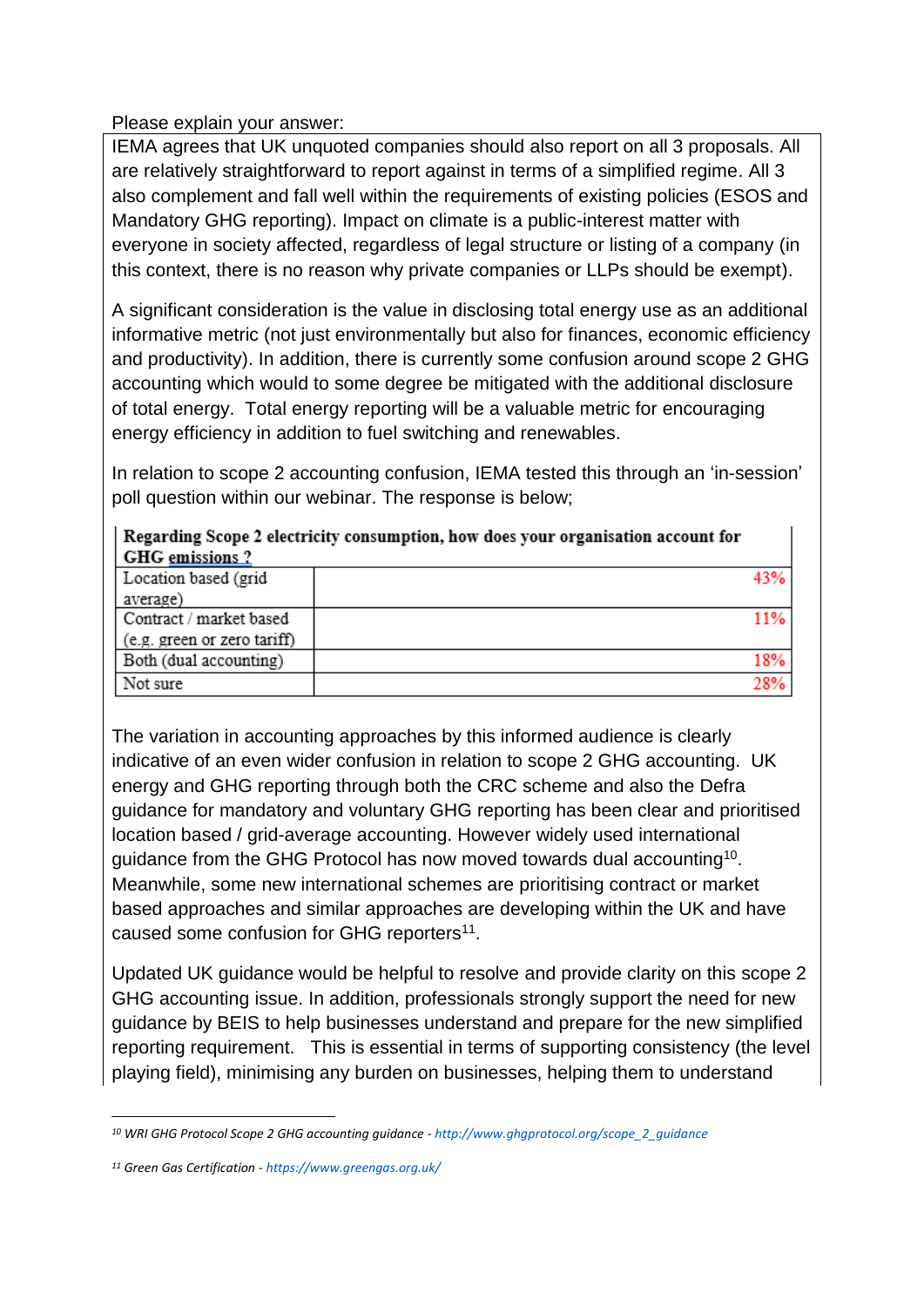new requirements and prepare for them in an efficient and timely manner. It will be helpful in introducing and explaining intensity ratios and metrics, addressing complications and provide clarity. It can draw reference to and complement existing guidance, but as demonstrated there is confusion within existing practice. Updated UK Government guidance would therefore be a welcome development and professionals' support for such guidance is exemplified below;

#### 11. Do you agree with this proposed response?

The BEIS consultation asks a question about what guidance, tools and data may be required to support companies. IEMA will respond and request that BEIS develop appropriate guidance. Although a range of guidance and standards on reporting does exist, guidance specific to this new requirement will be important in reducing administrative burden and in helping businesses to achieve positive energy and financial savings.



Do you agree that only electricity, gas and transport energy should be in scope for unquoted companies? Please explain your answer, and if no please set out what you think the scope should be: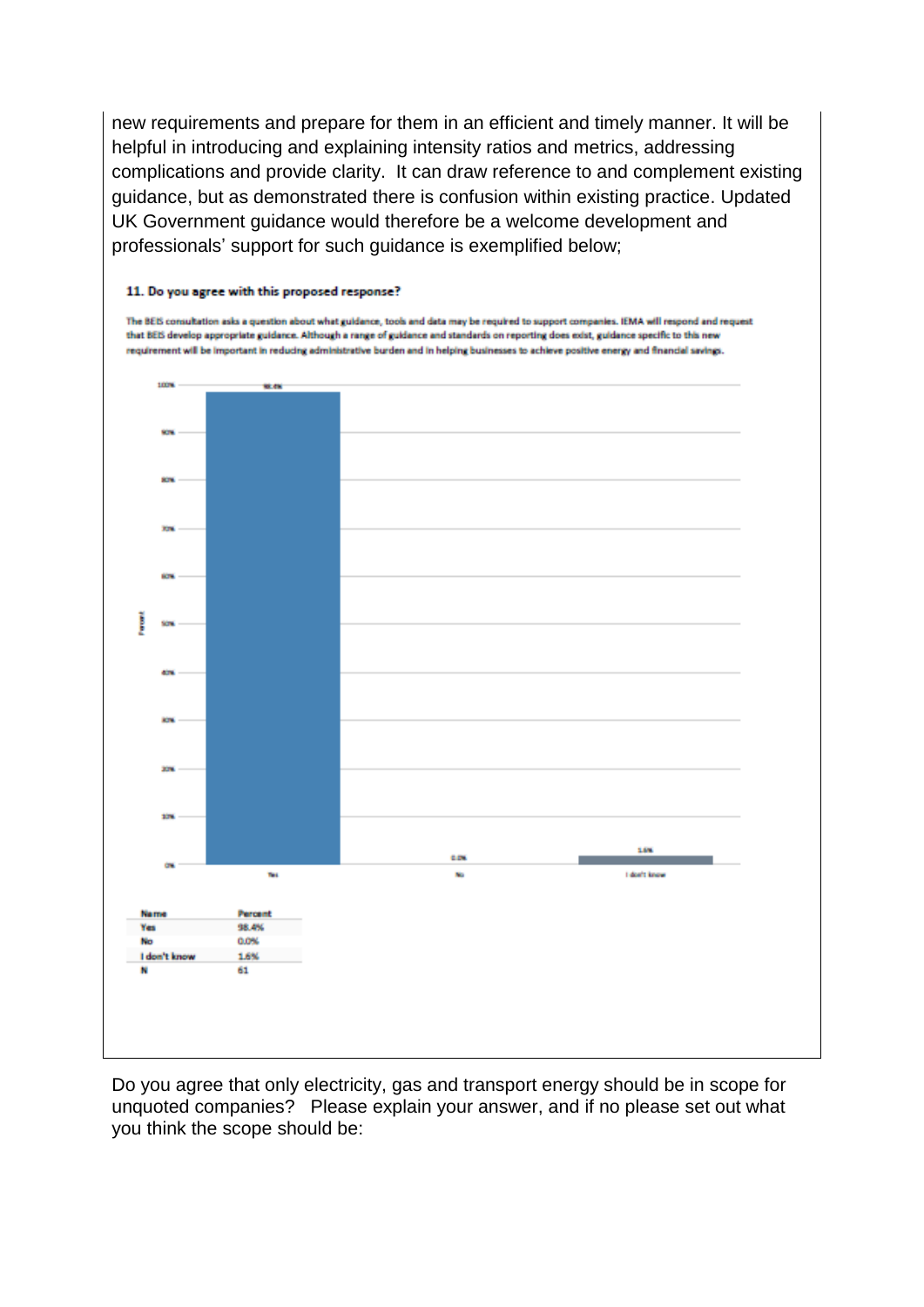When asked to choose, professionals recognised extending reporting to a larger audience as a priority ahead of increasing reporting scope (i.e. keeping it simple but requiring larger uptake). However, many also support the idea of additional sources within a mandatory requirement. One suggestion is that this might be appropriate if a source exceeds a significant / material threshold. There are mixed views, but potential examples include the importance of red diesel within the construction industry or scope 3 business travel for consultancies. The survey response to this question is provided below;

#### 5. Do you agree with the suggestion to extend the requirement to include additional sources, when these are especially large / significant (e.g. to include any single additional source if it accounts for over 10% of the organisation's total estimated GHGs)?

The BEIS consultation asks if you agree that only "electricity, gas and transport should be in scope for unquoted companies". IEMA supports this limited scope for organisations new to reporting. However, many members have suggested a requirement that organisations report additional sources when these are materially significant. Examples may include red diesel within the construction sector and business travel for some consultancies

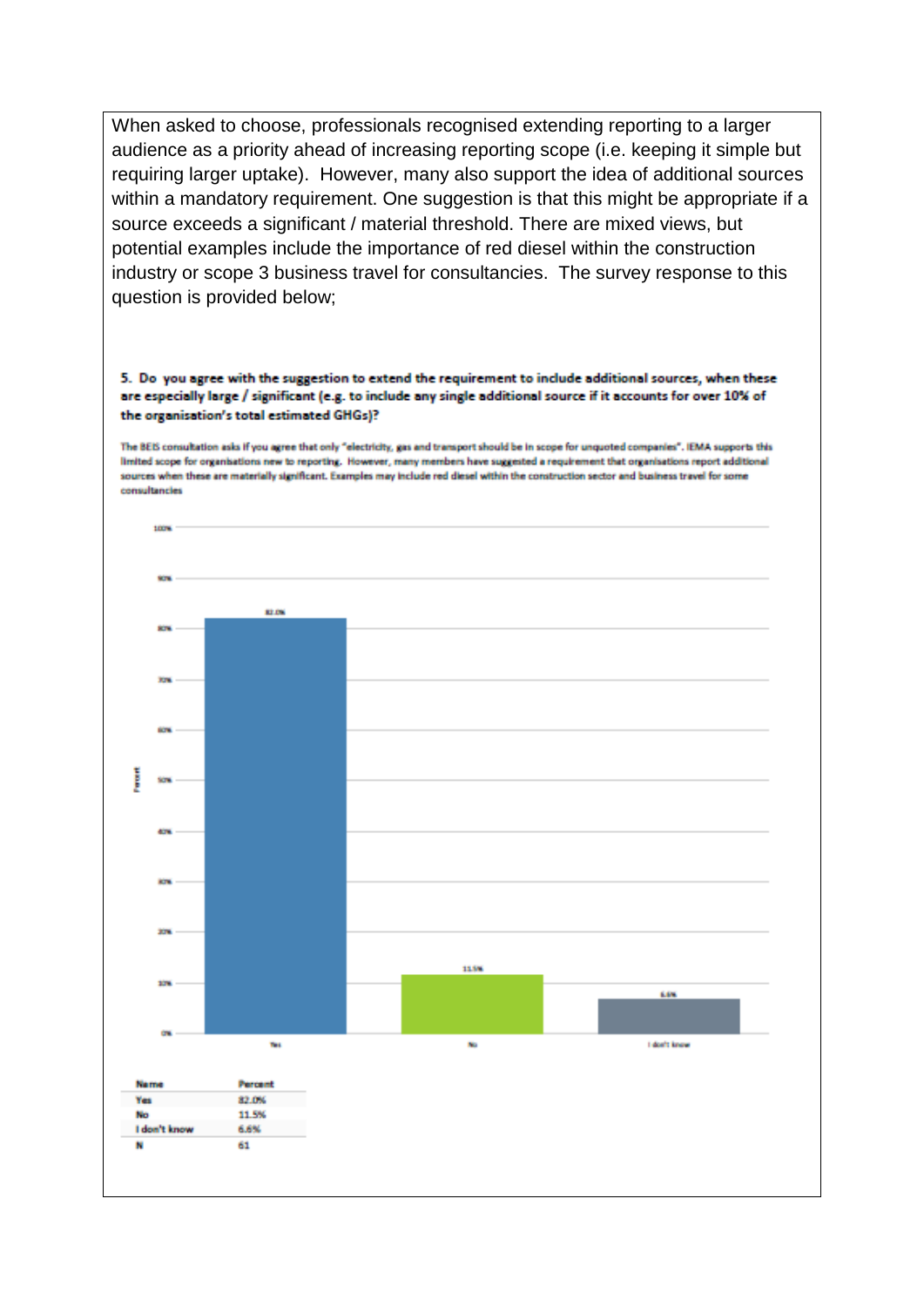12. Should the government:

- О a) mandate the use of specific intensity metrics by sector; or
- b) propose best practice in any guidance; or
- $\degree$  c) leave the matter to sectors, and to existing best practice and guidance?

13A. Do you think it should be mandatory for UK quoted and unquoted companies in scope to include information from the most recent audit (including energy management systems such as ISO50001) on:

i) any identified energy savings opportunities

 $\overline{C}$  Yes

No

ii) any energy efficiency action taken?

 $\odot$ Yes

 $\overline{\mathbb{C}}$  No.

In relation to ESOS, IEMA is supportive of a connection being made that will support and complement energy audits and energy management. Some concerns exist around disclosure of energy savings opportunities (one example comment below)-.

*- A future requirement to report on energy savings achieved, or predicted because of ESOS may need to be supported with a qualification - e.g. "estimated savings as advised in ESOS report", "achieved savings as determined by measurement and verification plan" … In my experience of delivering M&V services to energy efficiency projects, predicted savings are often not achieved. Any savings should be stated in energy units (e.g. kWh or MJ) not in floating values like anticipated cost savings.*

Further work will clearly be needed to address concerns and (if workable) find an effective connection. We do believe a useful connection could be possible on actions taken or on cumulative energy savings implemented and that this is worth investigating. The response from professionals is supportive of this intention and is outlined below;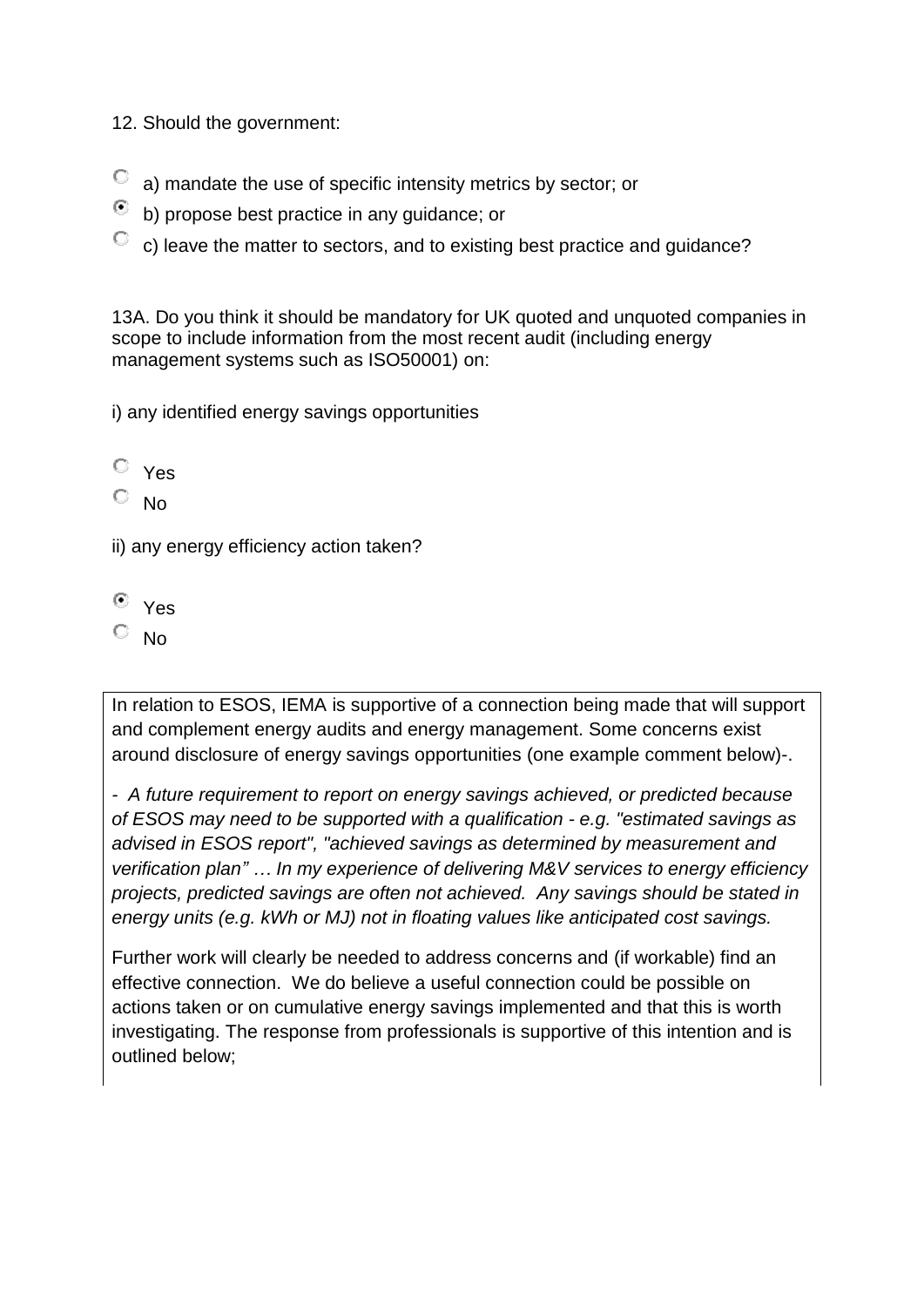#### 7. Do you agree with this proposed response?

Regarding ESOS, the consultation asks "Do you think it should be mandatory for UK quoted and unquoted companies in scope to include information from the most recent audit (including energy management systems such as ISO 50001) on i) any identified energy savings opportunities [Yes or No] and II) any energy efficiency action taken?

Many IEMA members support this proposal which could give extra visibility to energy saving recommendations. Some have indicated concerns about disclosure of specific commercial information. IEMA is considering supporting a connection with ESOS that will address such concerns, for example "report on the total savings achieved and / or projected for a period".

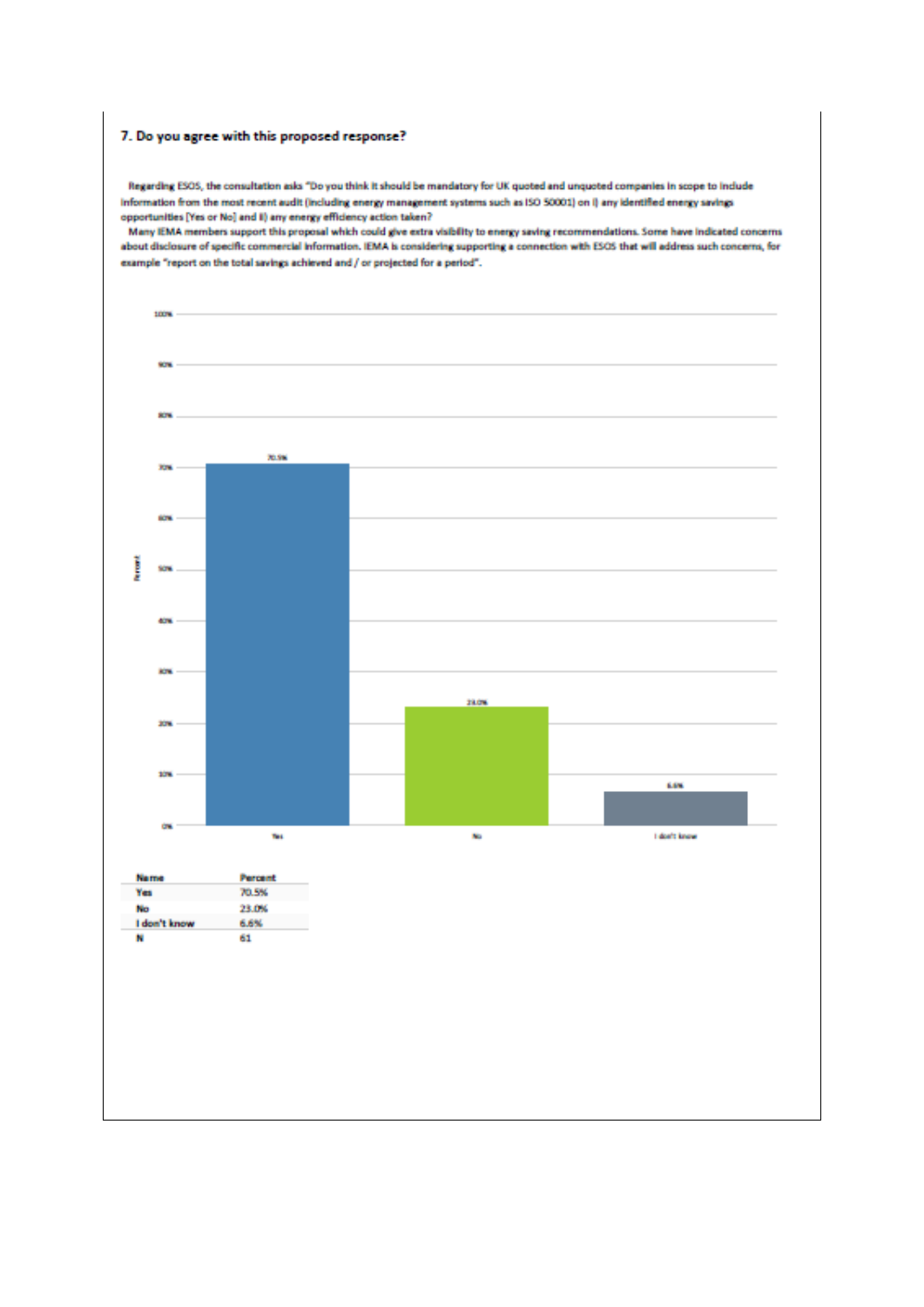B) Building on the energy and carbon disclosures proposed, please provide views on whether in the long-term any of the TCFD recommended voluntary disclosures should become mandatory disclosures within companies' annual reports, here:

TCFD recommendations aim to ensure companies are reporting (and by extension measuring and managing) previously ignored externalities that have potential material impacts on businesses across key sectors and (when scaled up) financial stability across markets. It is concerned with ensuring investors are not being misled by companies on future risks that would affect valuation of assets and allocation of capital.

For the recommendations to have the desired impact of facilitating financial stability, they must be taken up across the economy. While reporting at scale can be achieved by voluntary means<sup>12</sup>, mandatory requirements will be needed in order to achieve universal disclosure to a high standard. In this context IEMA advocates the further investigation of mandatory climate reporting requirements in the UK. All TCFD recommendations should be considered.

Company annual reporting is the most appropriate medium for material climaterelated disclosures so that there can be a common understanding by businesses of the potential effects of future climate change upon them.

It is acknowledged within the TCFD final report that there will be a phased approach to implementation and mandatory disclosures would be most appropriate once there has been greater adoption and further development of information provided (such as metrics & scenario analysis). Government engagement however is important to support this development in practice along with a welcome support signal (see below).

C) Please specify what support government could provide to support uptake of TCFD disclosures by companies from all sectors.

Government should consider supporting the extension, development and uptake of TCFD recommendations as part of its approach to implementing UK international climate change commitments (i.e. supporting companies as so-called non-state actors under the Paris agreement). This can include communicating to the public that the Government is committed to the adoption of mandatory disclosures in the longterm as recommended by the TCFD.

A clear future policy intention would also be of benefit in the short-term by increasing voluntary adoption, and thus helping to build a body of momentum to increase global uptake of the recommendations and showing support to other countries who are also

*<sup>12</sup> Reference CDP - <https://www.cdp.net/en>*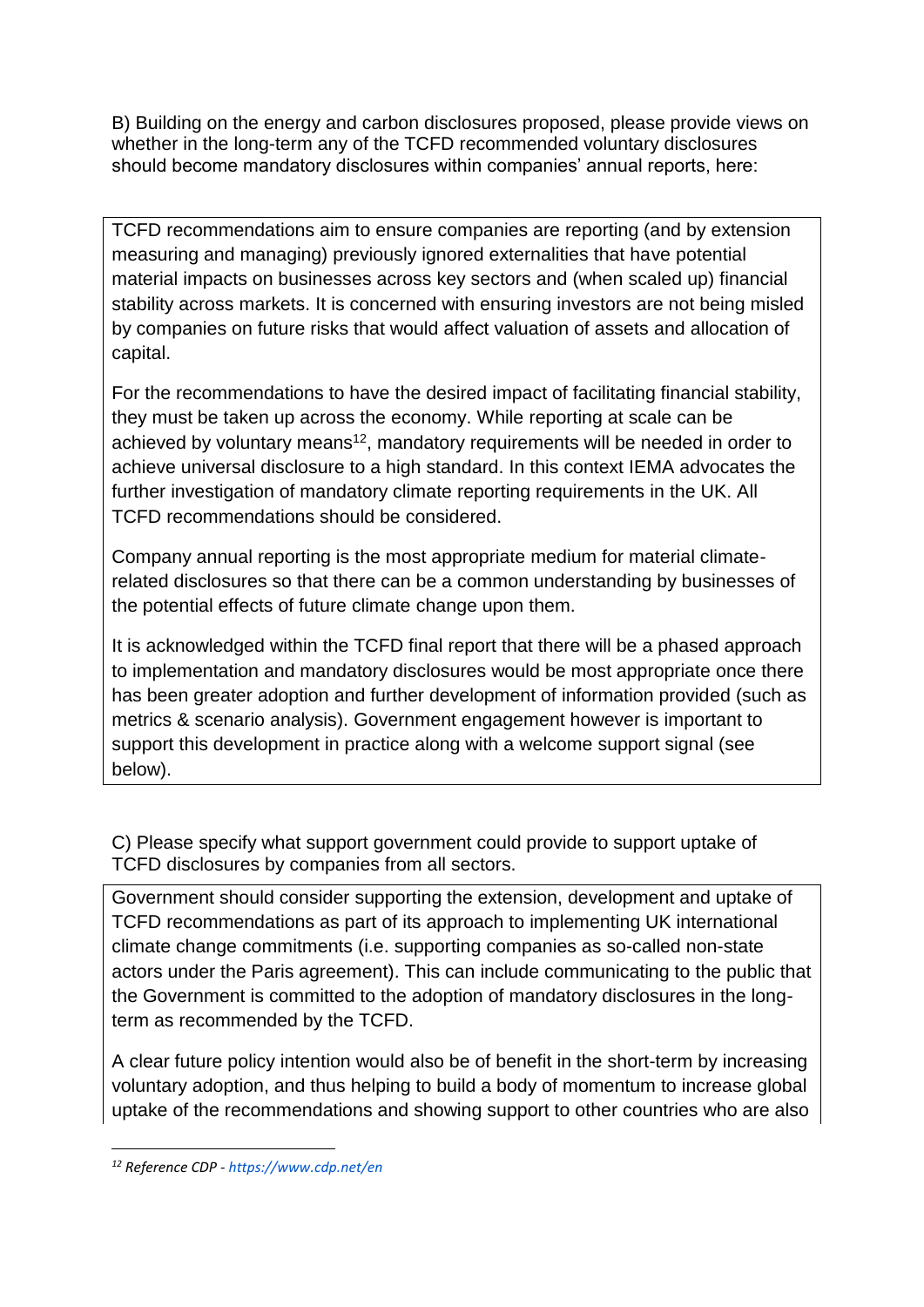planning to adopt mandatory disclosures. In addition, it would send a clear signal for the market, which would help companies prepare for future requirements.

The government could also support greater uptake of TCFD recommendations through education and awareness raising exercises. Workshops could be organised and guidance developed to support businesses. Awareness should be raised within the finance functions of companies possibly through collaborative events with relevant financial regulators, accounting bodies, independent bodies such as the Committee on Climate Change and influential associations and collaborations (e.g. CDP, BSi, IEMA, ICAEW, Natural Capital Coalition, etc)

D) Reporting of what other complementary information would add most value for businesses, the market and other stakeholders?

IEMA welcomes the TCFD recommendations and would encourage the Government to consider mandatory requirements. Although TCFD recommendations are limited to the climate change scope, we would also welcome consideration to disclosure of material environmental, social and natural capital impacts and dependencies. This could assist the UK government with its national monitoring and reporting against UN Sustainable Development Goals and has current relevance for the UK Government which will imminently be launching its 25 year environment plan (DEFRA)

14. Please explain what guidance, tools and data companies might need:

i) for financial and risk managers to understand climate risks and their implications for their business:

There is wide interest in support to address TCFD recommendations from understanding and applying scenario analysis through to wider considerations (e.g. reporting on climate impacts, resilience and adaptation).

UK government has endorsed TCFD recommendations but could go further in setting expectations. As an example, the Government may consider setting a future target date for a report to parliament on the TCFD and the scope for mandatory reporting<sup>13</sup>.

ii) for companies to implement the TCFD recommendations in financial disclosures.

Further work may well be required to scope and understand the nature of the required guidance, tools and data. As stated, government could support greater uptake of TCFD recommendations through education and awareness raising exercises. Workshops could be organised and guidance developed to support businesses. See response above at 13 C.

*<sup>13</sup> A similar approach was taken in the 2008 Climate Change Act which set a requirement to report to Parliament (by 2010) on considerations about introducing a mandatory carbon (GHG) reporting requirement*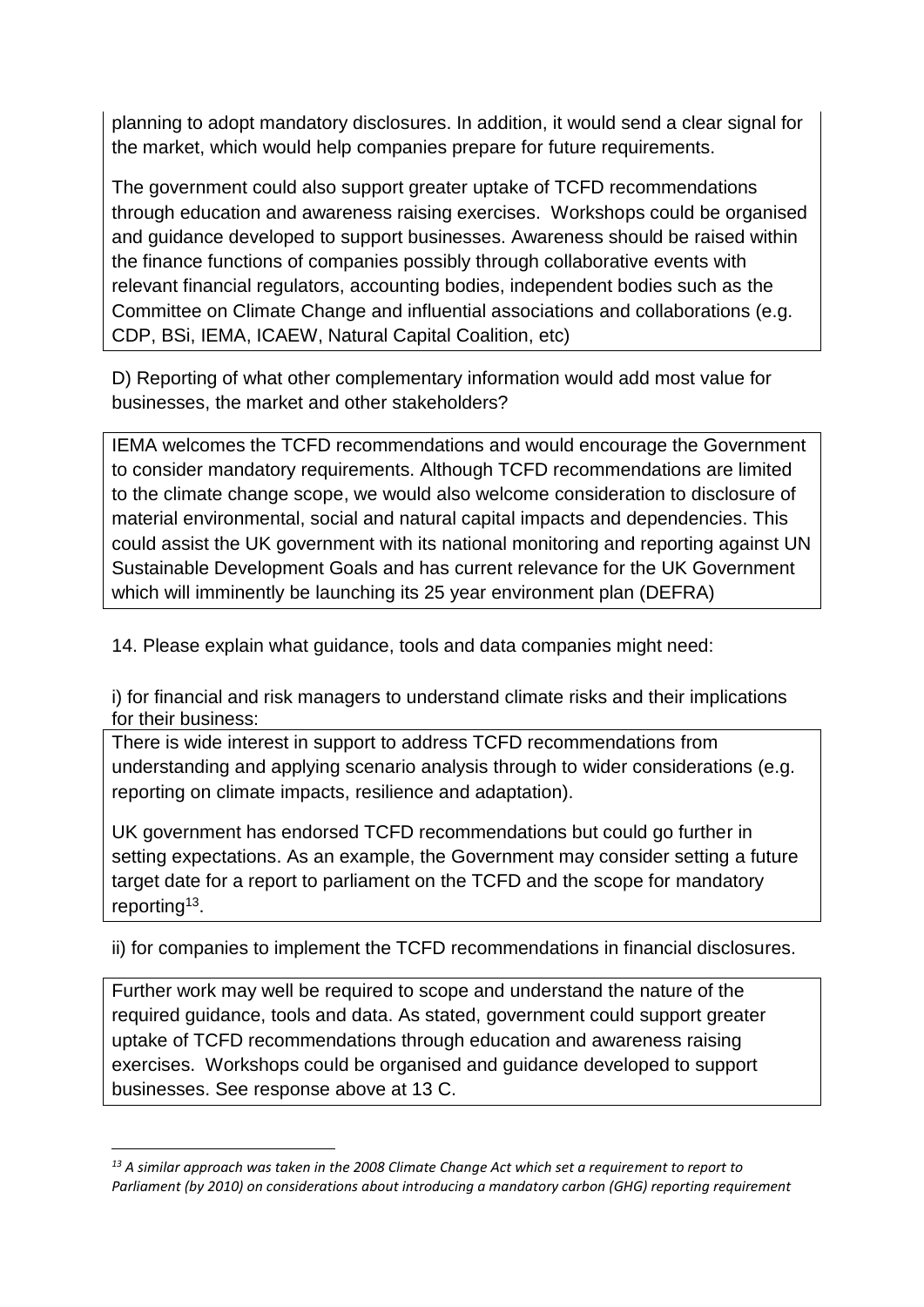15. What other policy approaches can work with reporting to drive energy efficiency, reduce bills, reduce emissions, and improve transparency for investors so they are more able to hold companies to account?

We are in particularly interested to hear about any implications of potential complementary policy approaches for the design of an energy and carbon reporting scheme:

The CCL may require further attention to ensure it is an effective fiscal policy driver. It would also be helpful for the UK government to set clear, longer term carbon price expectations.

Financial incentive schemes could have an effective role to play (a good example being the uptake of efficiency measures via Salix funding in the public sector).

Guidance will also be important as already stated

16. Please provide views and any information you may have on the relative costs and benefits of:

A (1) Central digital reporting and publication of energy and carbon data, including specifically how these costs and benefits compare to reporting through the Companies Act regime on paper that is scanned to images by Companies House to make it available.

N/A

(2) Please outline the different costs and benefits of:

(i) mandating electronic energy and carbon reporting via Companies House, with complementary activity by government to collate public data and make a single central data set available

N/A

(ii) replacing reporting to Companies House with a new dedicated central IT portal, the data from which could be published: N/A

(iii) placing such a dedicated central IT portal alongside the current proposals N/A

B) (1) Dedicated administrator(s) and regulator(s), including specifically how these costs and benefits compare to administration and regulation of energy and carbon reporting as described within the Companies Act regime:

N/A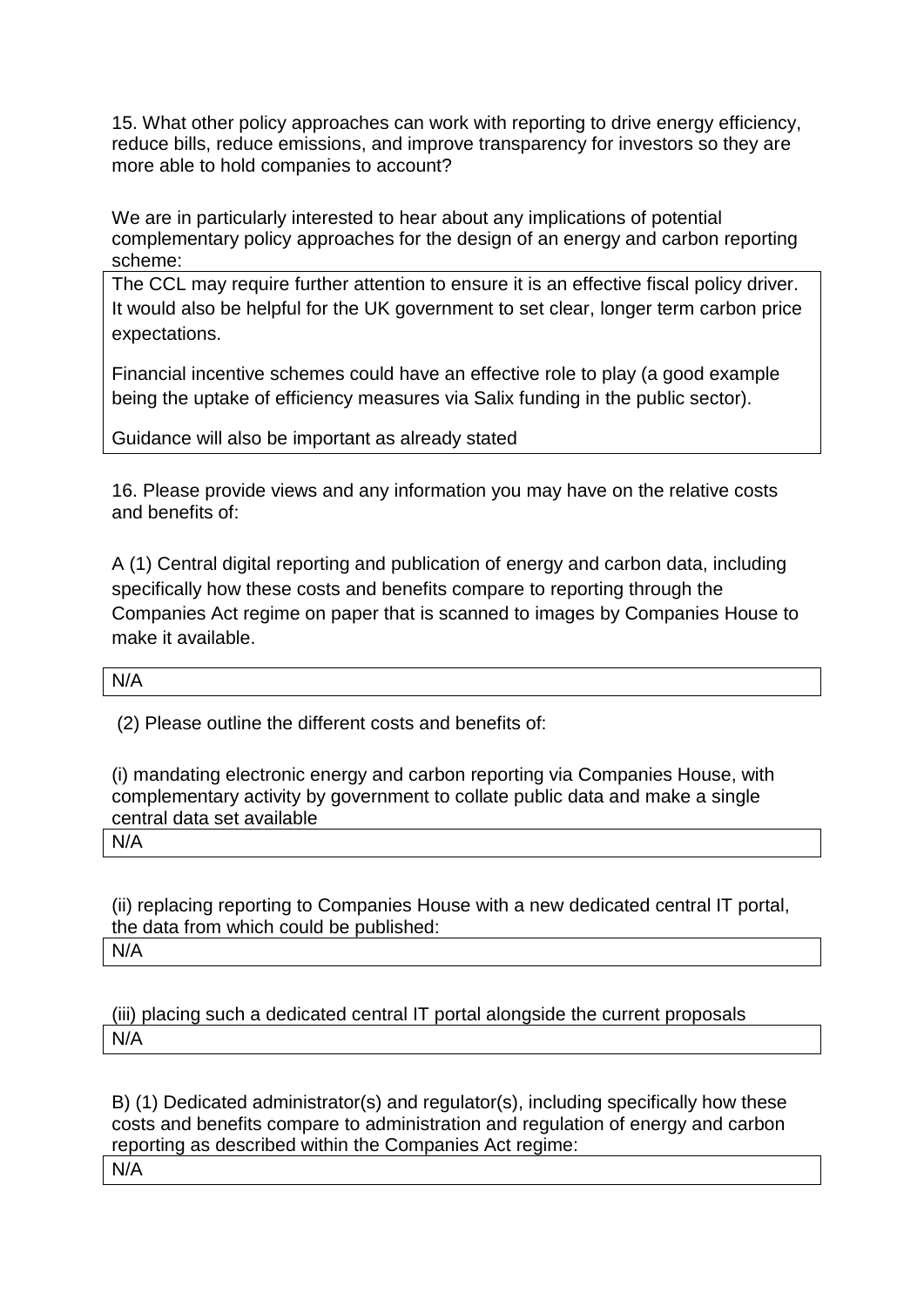(2) Please outline the different costs and benefits of administration and regulation in relation to both replacing the current proposed scheme and placing such a scheme alongside the current proposals.

N/A

17. If replacing the proposed regime in future, please set out how a dedicated central energy and carbon reporting regime could continue to meet the needs of investors and others in relation to GHG reporting by UK quoted companies, currently required to be alongside financial information in annual reports.

Please explain your answer:

N/A

18. Do you have any other comments on the description of how potential future enhancements to energy and carbon reporting might function under any of the possible approaches, have other suggestions for future enhancements, or consider that any aspects of energy and carbon reporting proposed for 2019 might be better deferred?

Please explain your answer:

|  |  |  | Not at this stage |
|--|--|--|-------------------|
|--|--|--|-------------------|

Additional Questions

- 19. Are you happy for your response to be published?
- Yes
- Yes, but without identifying information
- No, I want my response to be treated as confidential

20. Would you be happy to be contacted if we would like to find out more about your responses or invite you to a workshop?

- A. Yes please
- $\circ$  B. No thanks
- 21. What is your job title?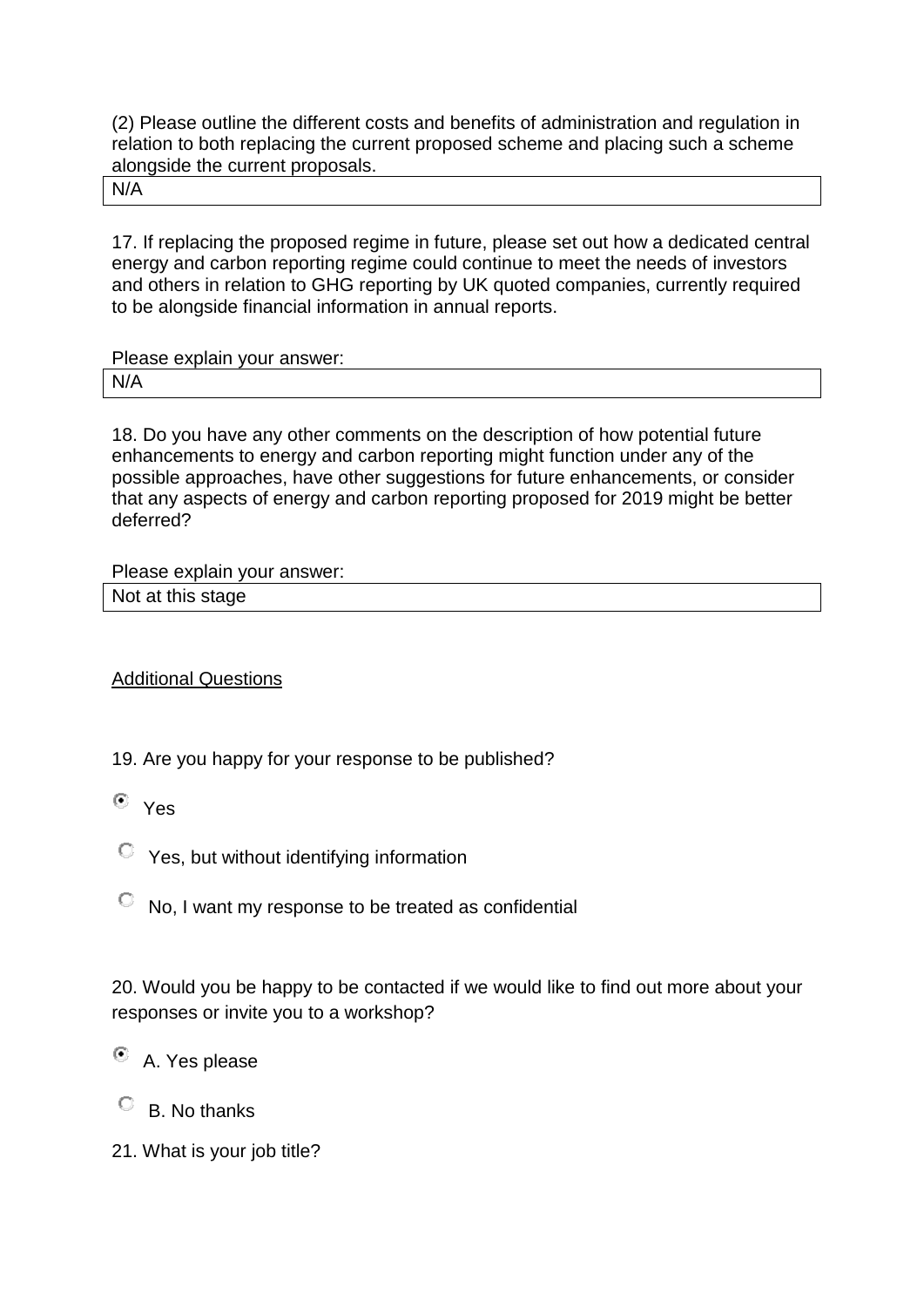# Policy and Engagement Lead

What is your Department?

- A. Energy
- $\circ$  B. Facilities
- C. Finance
- D. Compliance
- E. Procurement
- $\circ$  F. Health and safety
- G. Organisational board-level (no department)

Other, please specify:

Policy and Engagement Lead for IEMA – working with networks of energy and climate change professionals.

Also Vice Chair of the International Standards Organisation (ISO) TMB Task Force on Climate Change Coordination

22. Please tell us the principle area of activity for your organisation?

- A. Agriculture, forestry and fishing
- B. Mining and quarrying
- C. Manufacturing
- D. Electricity, gas, steam and air conditioning supply
- E. Water supply; sewerage, waste management and remediation activities
- $\circ$  F. Construction
- G. Wholesale and retail trade; repair of motor vehicles and motorcycles
- H. Transportation and storage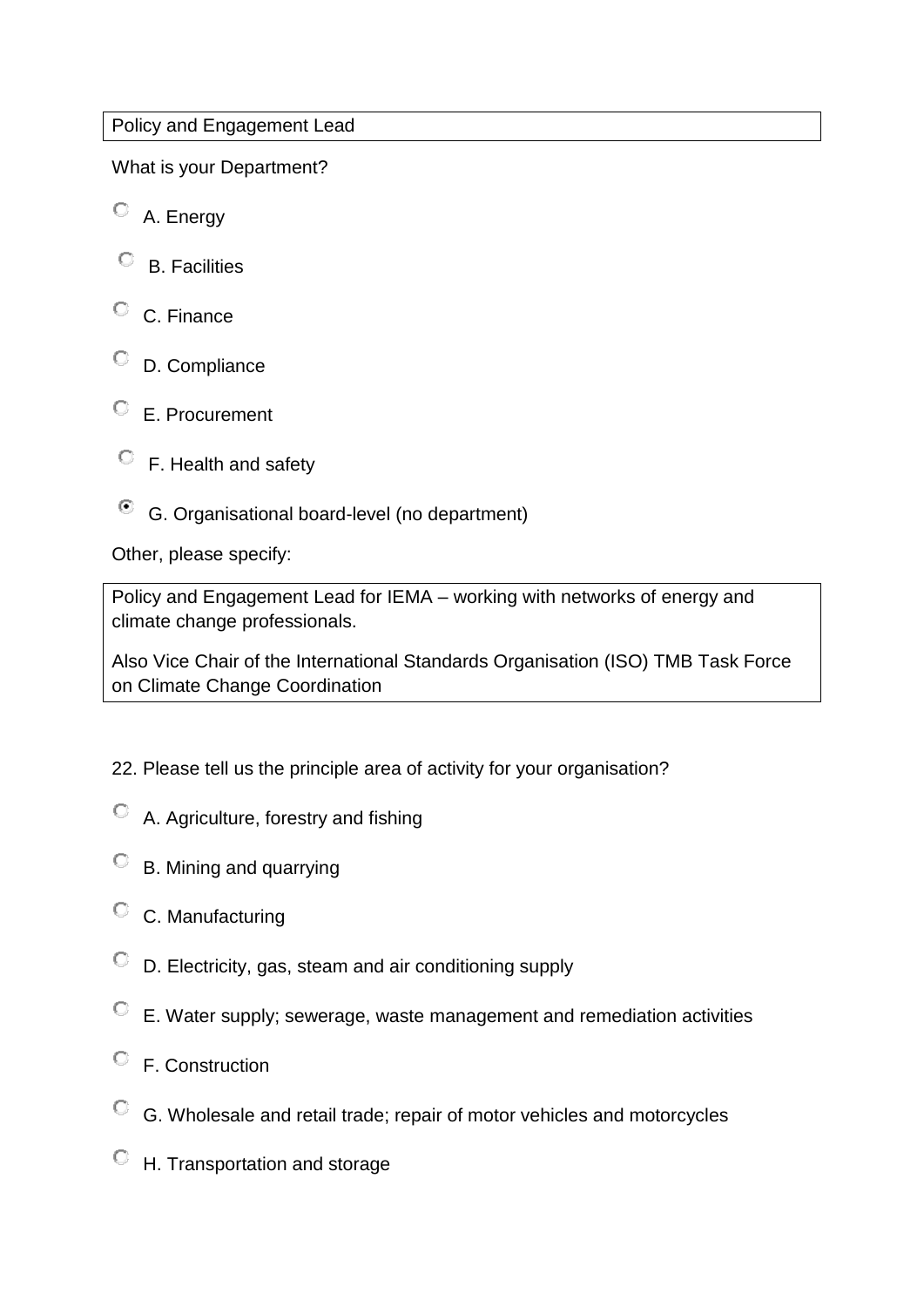- $\degree$  I. Accommodation and food service activities
- J. Information and communication
- $\heartsuit$  K. Financial and insurance activities
- $\degree$  L. Real estate activities
- M. Professional, scientific and technical activities (including consulting)
- $\heartsuit$  N. Administrative and support service activities
- O. Public administration and defence; compulsory social security
- P. Education
- $\degree$  Q. Human health and social work activities
- R. Arts, entertainment and recreation
- $\circ$  S. Other service activities

# T. Don't know

Other, please specify here:

The Institute of Environmental Management & Assessment (IEMA) is a professional body for over 14,000 environment and sustainability professionals (this includes climate change, GHG verifiers and energy management specialists as well departmental heads who lead teams delivering energy compliance and GHG reporting). IEMA runs an ESOS assessor register as well as providing professional standards for our wide membership (including Chartered Environmentalist). IEMA has actively supported and contributed to all UK Government organisational energy and GHG reporting consultations since the 2008 Climate Change Act. [www.iema.net](http://www.iema.net/)

- 23. Which region is your organisation's head office based in?
- A. Scotland
- B. Wales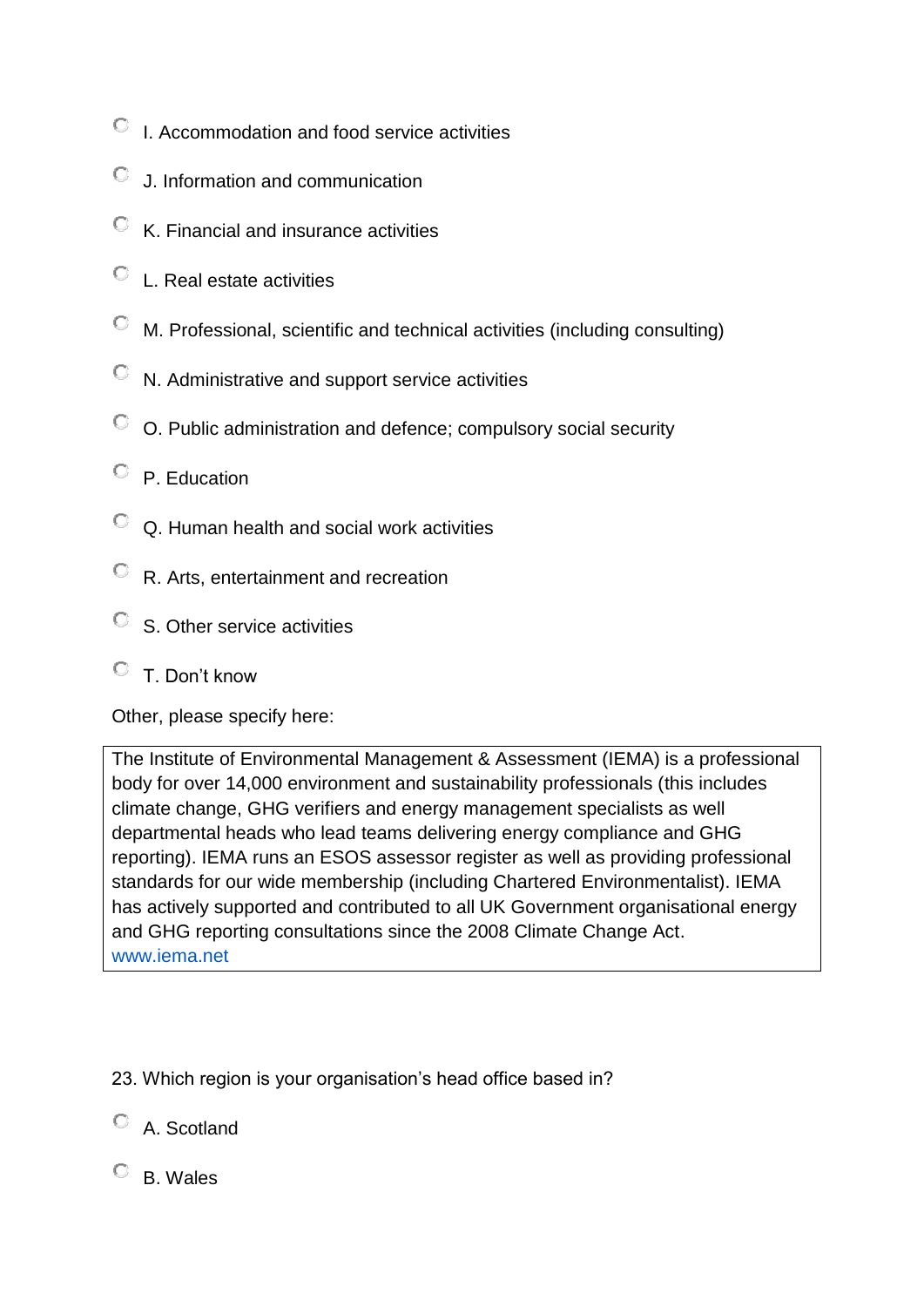C. Northern Ireland

- D. England €
- E. Outside UK
- F. Don't know

Other, please specify here:

24. Please tell us about the size of your organization. Approximately how many people are employed by your organisation overall?

- $\circ$  A. 10 or fewer
- $\bullet$  B. 11-50
- $C. 51-250$
- $\degree$  D. 251 or more
- E. Don't know

25. Approximately what is your company's annual turnover within Britain? If you are not sure, please give me your best estimate.

- A. Up to £2m
- B. £2m-£10.2m
- C. £10.3m-£50m
- D. £25m-£50m
- E. More than £50m
- F. Decline to comment